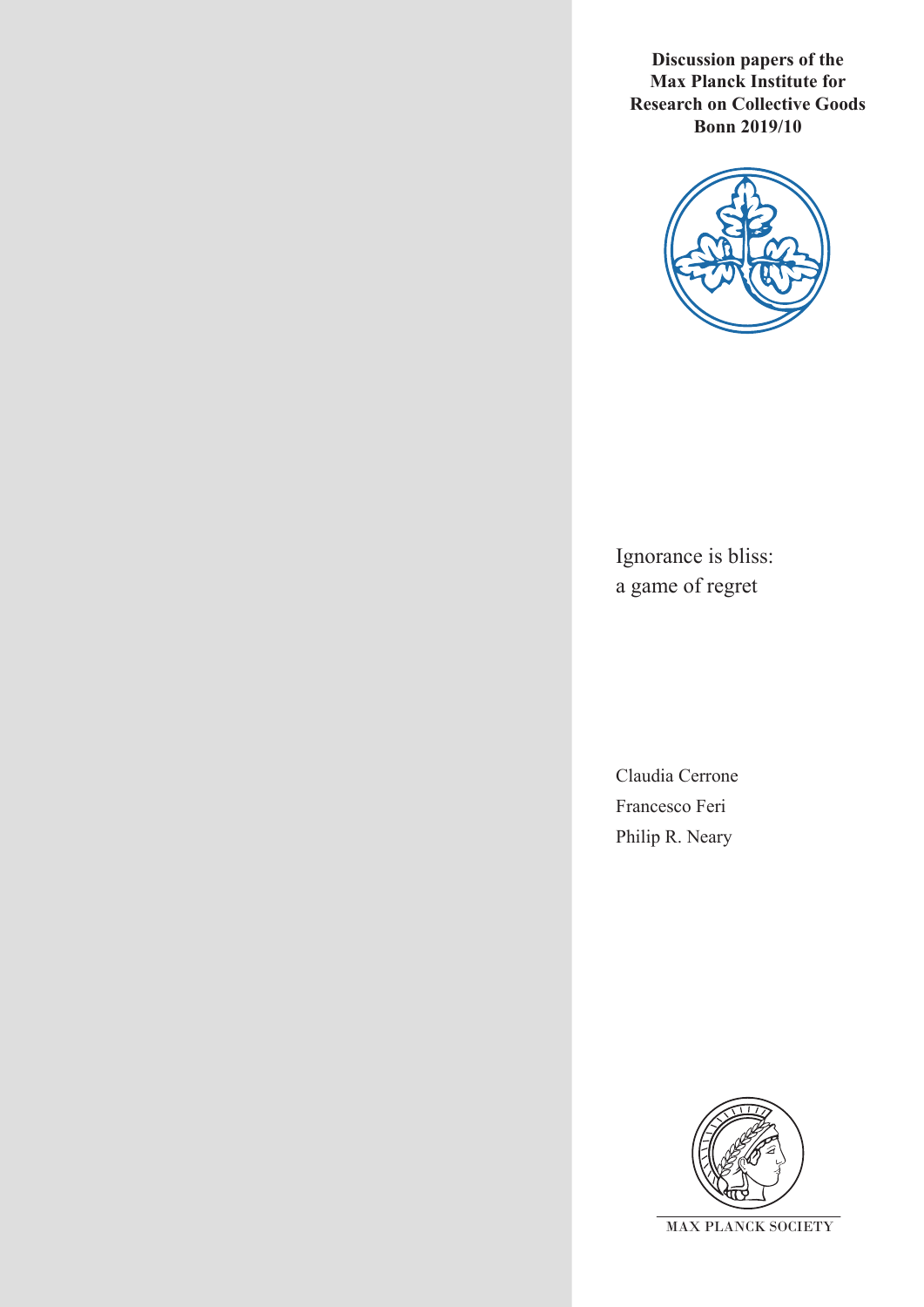

# **Ignorance is bliss: a game of regret**

Claudia Cerrone / Francesco Feri / Philip R. Neary

July 2019

Max Planck Institute for Research on Collective Goods, Kurt-Schumacher-Str. 10, D-53113 Bonn http://www.coll.mpg.de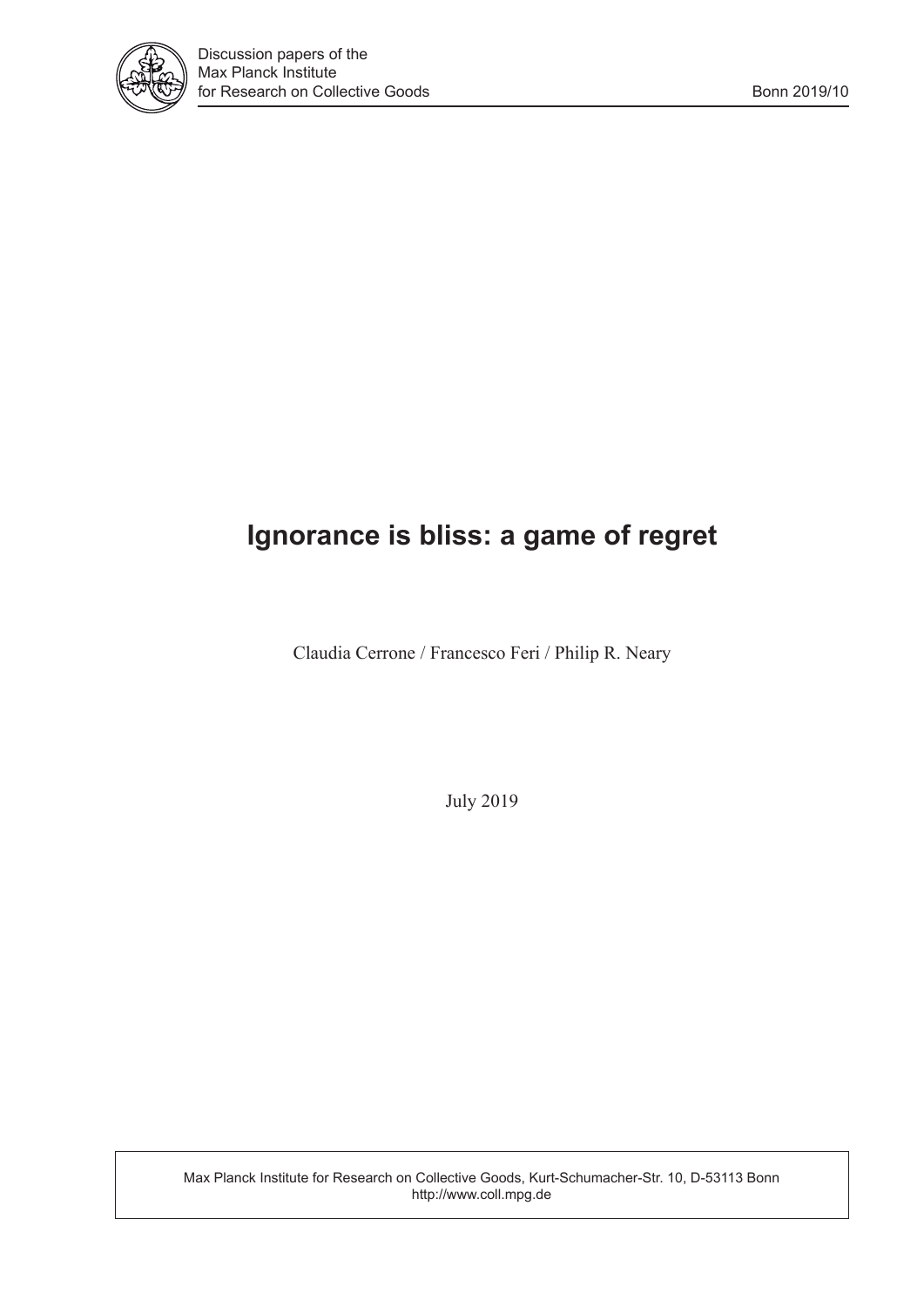# Ignorance is bliss: a game of regret<sup>∗</sup>

Claudia Cerrone† Francesco Feri‡ Philip R. Neary§

#### Abstract

Existing models of regret aversion assume that individuals can make an ex-post comparison between their choice and a foregone alternative. Yet in many situations such a comparison can be made only if someone else chose the alternative option. We develop a model where regret-averse agents must decide between the status quo and a new risky option that outperforms the status quo in expectation, and learn the outcome of the risky option, if unchosen, with a probability that depends on the choices of others. This turns what was previously a series of single-person decision problems into a coordination game. Most notably, regret can facilitate coordination on the status quo – an action that would not be observed if the agents were acting in isolation or had standard preferences. We experimentally test the model and find that regret-averse agents behave as predicted by our theory.

JEL codes: C72; C92; D81: D91.

Keywords: regret aversion; coordination games; information.

<sup>\*</sup>Thanks to Zvonimir Baŝić, Phil Brookins, Christoph Engel, Andreas Grünewald and Antonio Rosato for helpful comments. Funding from the Max Planck Society is gratefully acknowledged.

<sup>&</sup>lt;sup>†</sup>*Email*: [cerrone@coll.mpg.de](mailto:cerrone@coll.mpg.de) *Address*: Max Planck Institute for Research on Collective Goods, Kurt-Schumacher-Str. 10, 53113, Bonn, Germany.

<sup>‡</sup>Email: [francesco.feri@rhul.ac.uk;](mailto:francesco.feri@rhul.ac.uk) Address: Department of Economics, Royal Holloway, University of London, Egham, Surrey, TW20 0EX.

<sup>§</sup>Email: [philip.neary@rhul.ac.uk;](mailto:philip.neary@rhul.ac.uk) Address: Department of Economics, Royal Holloway, University of London, Egham, Surrey, TW20 0EX.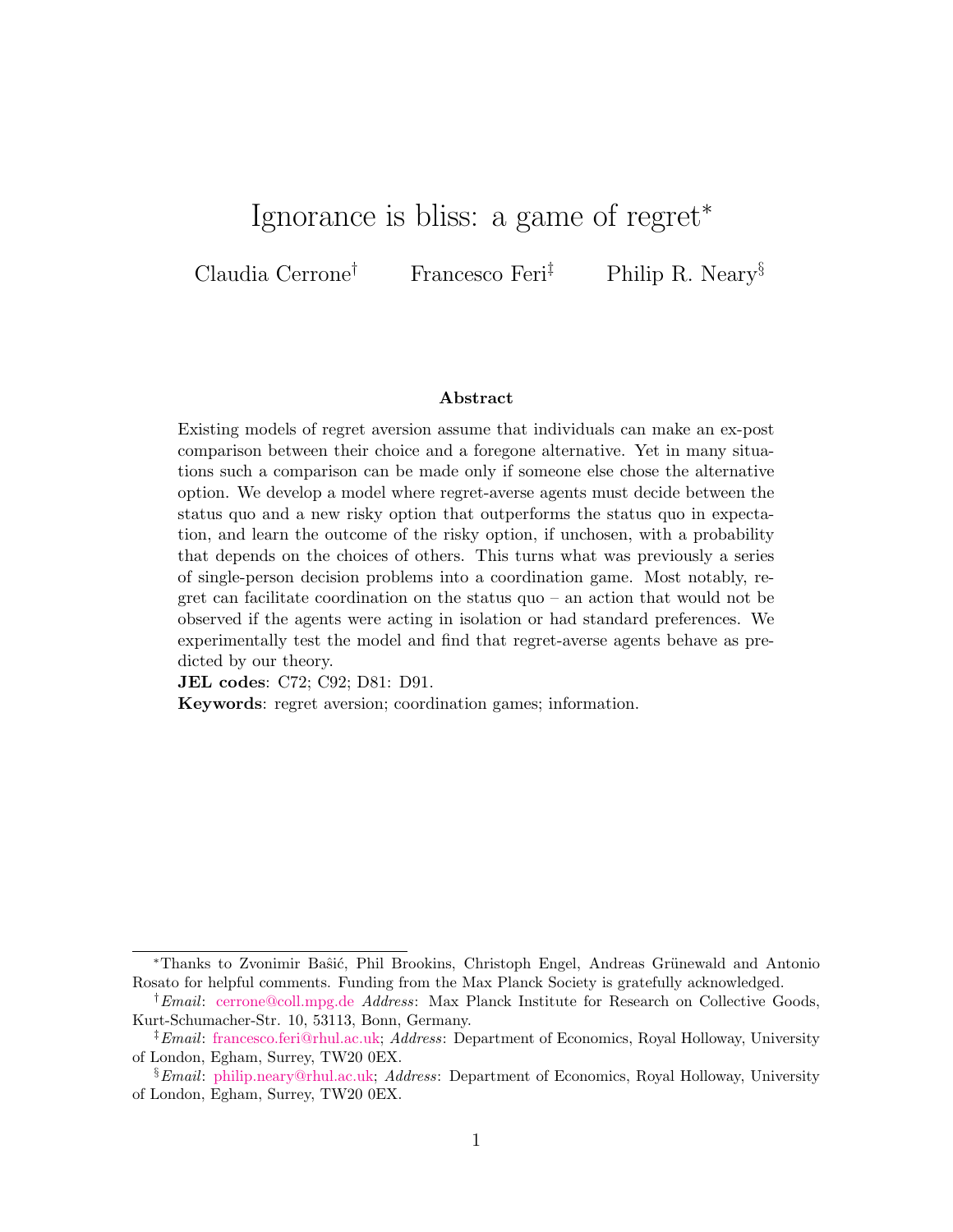# 1 Introduction

Economists model regret as the utility loss experienced from comparing a choice made - that turned out to be suboptimal - to a foregone alternative.<sup>[1](#page-3-0)</sup> This implies that it is always possible for a decision maker to make an ex-post comparison between the choice and the foregone alternative. Yet in many situations, ranging from technology adoption [\(Ryan and Gross,](#page-29-0) [1943\)](#page-29-0) to ordering food in a restaurant [\(Ariely and Levav,](#page-28-0) [2000\)](#page-28-0), the decision maker can only make an ex-post comparison if someone else chose an alternative option.

In this paper, we introduce and experimentally test a model of regret aversion with this property. In our model, regret-averse individuals must decide between a riskfree status quo and a new and risky option (that will yield either more or less than the status quo, but outperforms the status quo in expectation). The key and novel feature is that they find out about the outcome of the risky option, if unchosen, with a probability that is a function of the choices of others. This simple assumption turns what was previously considered a series of single-person decision problems into a multiplayer game where regret can facilitate coordination on an action that would not be observed if agents were acting in isolation or had standard preferences. In fact, if individuals were risk-neutral expected utility maximisers, they would choose the risky option. If individuals were regret averse and always able to compare their choice with the unchosen alternative, as assumed in existing regret-aversion models, they would all choose the risky option. However, when, as in our model, regret-averse individuals find out the outcome of alternative choices depending on the choices of others, there are two pure-strategy equilibria: one in which everybody chooses the status quo, and another in which everybody chooses the risky option. Coordinating on the status quo can be an equilibrium for regret-averse individuals because it insures them against anticipated regret, as none will ever find out whether the realization of the risky option was indeed better than the status quo.

To make things concrete, consider the example of technology adoption. Suppose that all the farmers in a population are currently using an existing technology, whose benefits are well known, and must decide between sticking with it or adopting a new technology. The new technology is risky, but its expected productivity is higher than

<span id="page-3-0"></span><sup>&</sup>lt;sup>1</sup>See [Sarver](#page-29-1) [\(2008\)](#page-29-1) for an axiomatic treatment of regret preferences.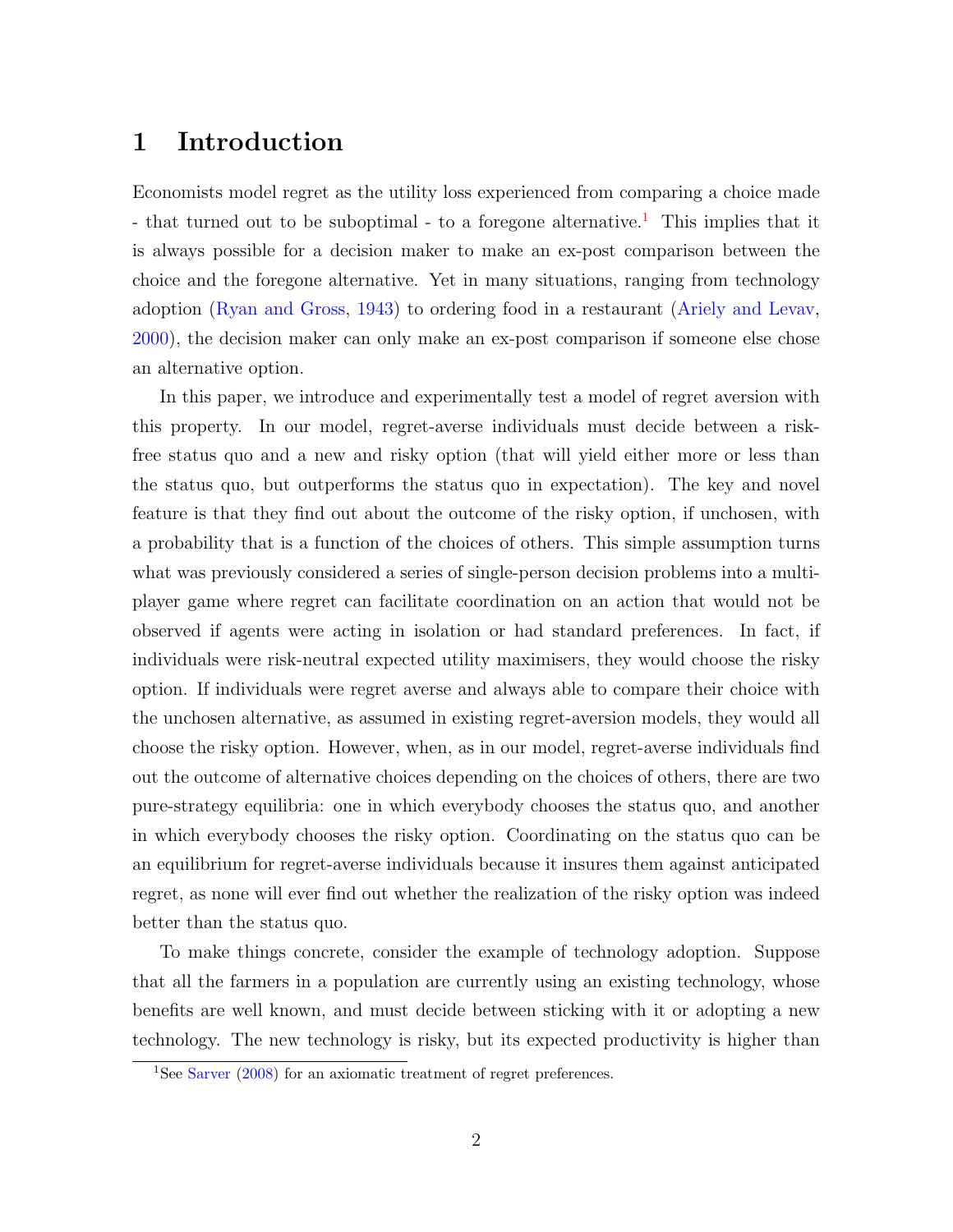that of the existing technology. If the farmers are regret averse and learn the outcome of the new technology, if unchosen, with a probability that depends on the fraction of other farmers adopting it, then uniform non-adoption can be an equilibrium. The reason is that sticking with the old technology provides insurance against regret: it protects the farmer from ever learning whether the new technology was successful or not. Consequently, the new technology has to be significantly better in the case of regret aversion in order to ensure uniform adoption.

We test the predictions of a two-player variant of our model through a lab experiment. In the core part of the experiment, participants must decide between a sure amount of money and a lottery. If they do not choose the lottery, they will learn its outcome only if their partner chose the lottery. Hence, by choosing the lottery participants will experience regret if the lottery is unsuccessful, whereas by choosing the sure amount they will experience regret only if the lottery is successful and they learn about it. If they do not receive information, they can avoid regret.

Before playing the two-player regret game, we elicit the smallest payoff such that each participant would choose the lottery (henceforth referred to as lottery threshold) in two different scenarios. In the information scenario participants learn the outcome of the lottery even if they do not play it. In the no information scenario participants do not learn the outcome of the lottery unless they play it. The individual-specific lottery thresholds thus elicited serve two key purposes in our experiment. First, they allow us to classify participants into types. Participants who choose a higher lottery threshold in the no information scenario than in the information scenario are classified as regret averse, participants who choose the same lottery threshold in either scenario are classified as regret neutral and participants who choose a higher lottery threshold in the information scenario than in the no information scenario are classified as information lovers.<sup>[2](#page-4-0)</sup> In our sample 22% of the participants are classified as regret averse, 50% as regret neutral and the remaining participants as information lovers.

Second, the lottery thresholds allow us to calibrate the lottery's payoffs in the core part of our experiment, so that each participant, despite potential heterogeneity in preferences,<sup>[3](#page-4-1)</sup> faces the same decision problem. Namely, we want each participant to play

<span id="page-4-0"></span><sup>&</sup>lt;sup>2</sup>The sure amount is *more* appealing to regret-averse individuals in the no information scenario than in the information scenario, as it allows them to remain ignorant and avoid regret. It is less appealing to information lovers, as it prevents them from receiving information.

<span id="page-4-1"></span><sup>3</sup>While our model assumes homogeneous (regret-averse) preferences, in the lab preferences are likely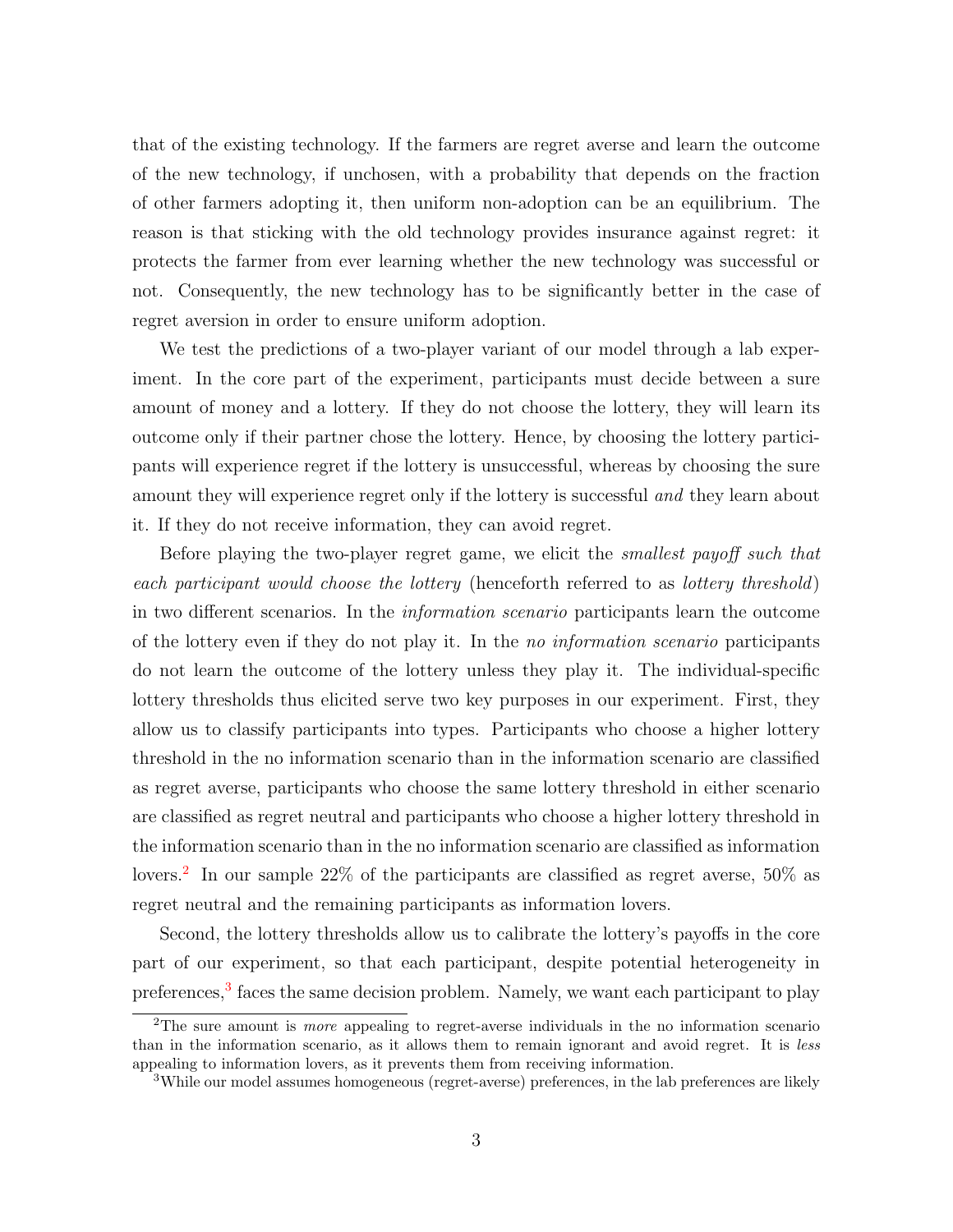the regret game when it has a dominant strategy and when it is a game of coordination.

When the regret game has a unique equilibrium in dominant strategies, players will choose it regardless of their beliefs on their partner's behaviour. Consistent with that, our data show that the vast majority of participants<sup>[4](#page-5-0)</sup> choose the lottery when it is a dominant strategy, and the sure amount when it is a dominant strategy. When the regret game is a game of coordination, regret-averse players will choose what they believe their partner to choose and information-loving players will behave in the opposite way. The behaviour of regret-neutral players will not depend on their beliefs on the behaviour of others. In line with this theoretical prediction, the impact of beliefs on choice is significantly positive for regret-averse participants. However, the impact of beliefs on choice is significantly positive also for participants who are not regret averse. This suggests that participants, consistent with recent experimental evidence, exhibit conformist preferences [\(Charness et al.,](#page-28-1) [2019;](#page-28-1) [Charness et al.,](#page-28-2) [2017\)](#page-28-2).

We elicit the lottery thresholds also in a partner-dependent information scenario: a participant learns the lottery's outcome only if the lottery threshold chosen by his partner resulted in the lottery being the implemented option. In this threshold-based version of the game, regret-averse and information-loving players will choose the same lottery threshold as in the information scenario if they believe that their partner will play the lottery, and the same lottery threshold as in the no information scenario if they believe that their partner will not play the lottery. That is, they will choose a lottery threshold in between the thresholds chosen in the scenarios with and without information. This implies that the chosen threshold in the partner-dependent scenario will be higher (lower) than in the information scenario and lower (higher) than in the no information scenario for regret-averse (information-loving) players. Regret-neutral players will choose the same threshold in the three information scenarios. Our data strongly support these predictions.

Regret has so far been considered only in one-person decision problems, with the notable exception of [Filiz-Ozbay and Ozbay](#page-28-3) [\(2007\)](#page-28-3), who incorporate anticipated regret into the preferences of agents engaged in a sealed-bid auction. In their paper, a bidder's anticipated regret depends on the bids of others. However, unlike in our paper, their agents always find out the outcome of the foregone alternative. Hence, regret cannot

to be heterogeneous.

<span id="page-5-0"></span><sup>4</sup>66% of the regret-averse participants, 82% of the regret-neutral participants and 75% of the informating-loving participants.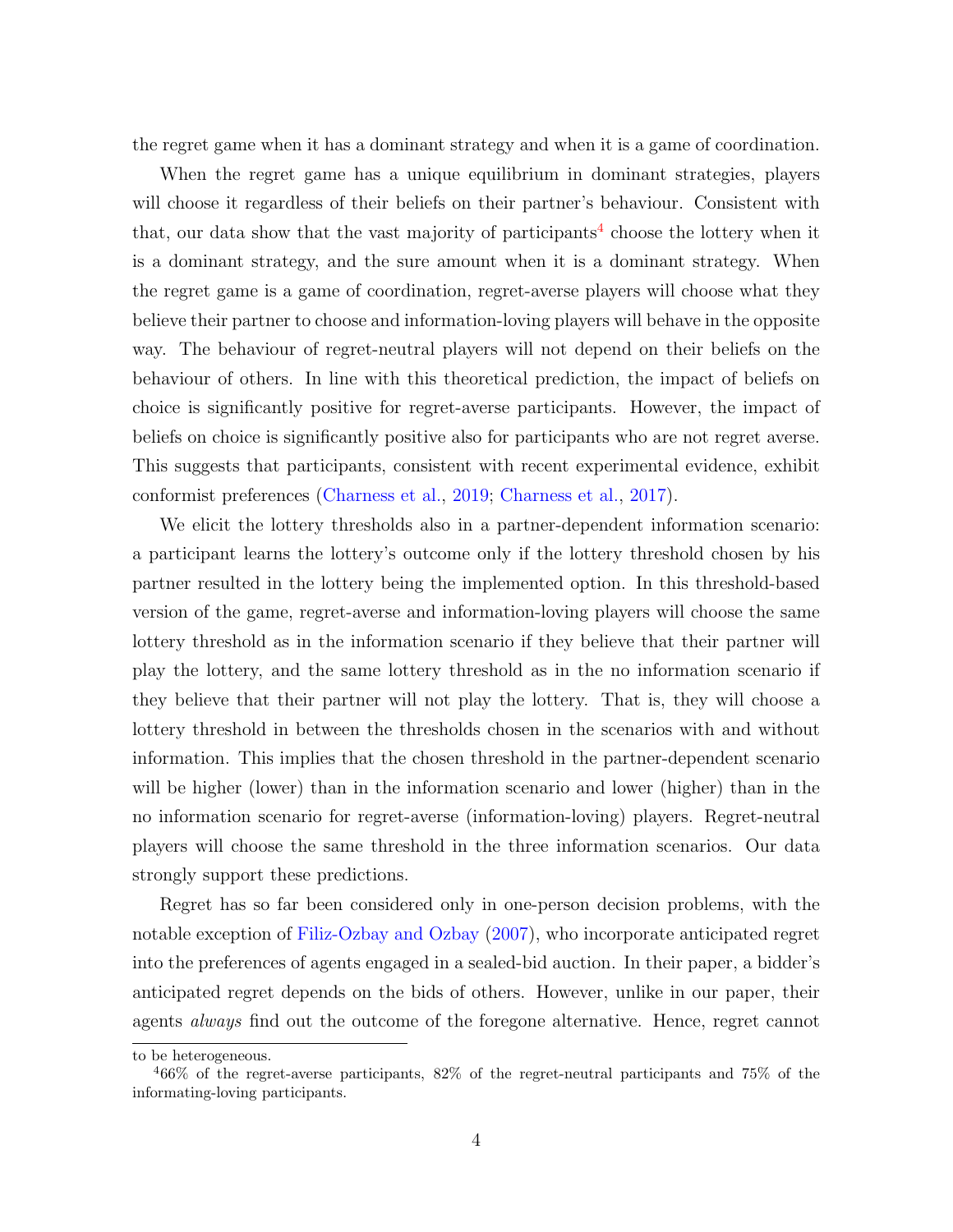be avoided. In our paper, instead, the outcome of the unchosen alternative is revealed only if someone else chose it. Hence, the experience of regret is uncertain, and it is such uncertainty that induces regret-averse agents to insure against regret. To the best of our knowledge, ours is the first model of regret aversion where an individual learns the outcome of an unchosen alternative depending on the choices of others, and thus where anticipated regret serves as a coordination device.

While the motivating example we employ is that of technology adoption, the model has potential applicability to any realm of human behaviour where herding behaviour is attributed to collective irrationality. Stock market bubbles are often attributed to individuals herding [\(Shiller,](#page-29-2) [2006\)](#page-29-2), but regret could be the main driver here: letting go of a stock too early will be particularly painful if and when you find out how well it performed. When ordering food at a restaurant, regret aversion may compel an individual to order the same dish as his peers so as to avoid regret [\(Ariely and Levav,](#page-28-0)  $2000$ , thereby limiting the amount of variety that a group experiences.<sup>[5](#page-6-0)</sup>

The paper is structured as follows. Section [2](#page-6-1) presents the model. Section [3](#page-16-0) describes the experimental design and Section [4](#page-21-0) presents the results. Section [5](#page-26-0) concludes and discusses avenues for future research.

# <span id="page-6-1"></span>2 The model

## <span id="page-6-3"></span>2.1 Preferences

A risk-neutral decision maker chooses an option  $a \in \{0, 1\}$ , where 0 means choosing the risk-free status quo (e.g., sticking with an existing technology), and 1 means choosing a new and risky option (e.g., adopting a new technology).<sup>[6](#page-6-2)</sup> In other words, the decision maker chooses between two lotteries, where, for simplicity, one lottery is degenerate. There are two states of the world,  $\omega_1$  and  $\omega_2$ , that occur with probability p and  $1 - p$ respectively, where  $p \in (0,1)$ . Choosing the risky option costs  $c > 0$  and the risky option is successful only in state  $\omega_1$  wherein it brings benefit  $\theta$  (> c). If unsuccessful,

<span id="page-6-0"></span><sup>&</sup>lt;sup>5</sup>If one's peers allow each other to taste their dishes, then you find out how good each dish was and may experience regret. It should be noted that if dishes are cardinally rankable, then loss aversion would have the same effect given that the disutility from ordering a worse dish than a peer, would exceed the utility gain from ordering an equally better dish than another peer.

<span id="page-6-2"></span><sup>&</sup>lt;sup>6</sup>The assumption of risk-neutrality simplifies, but is not necessary for the analysis.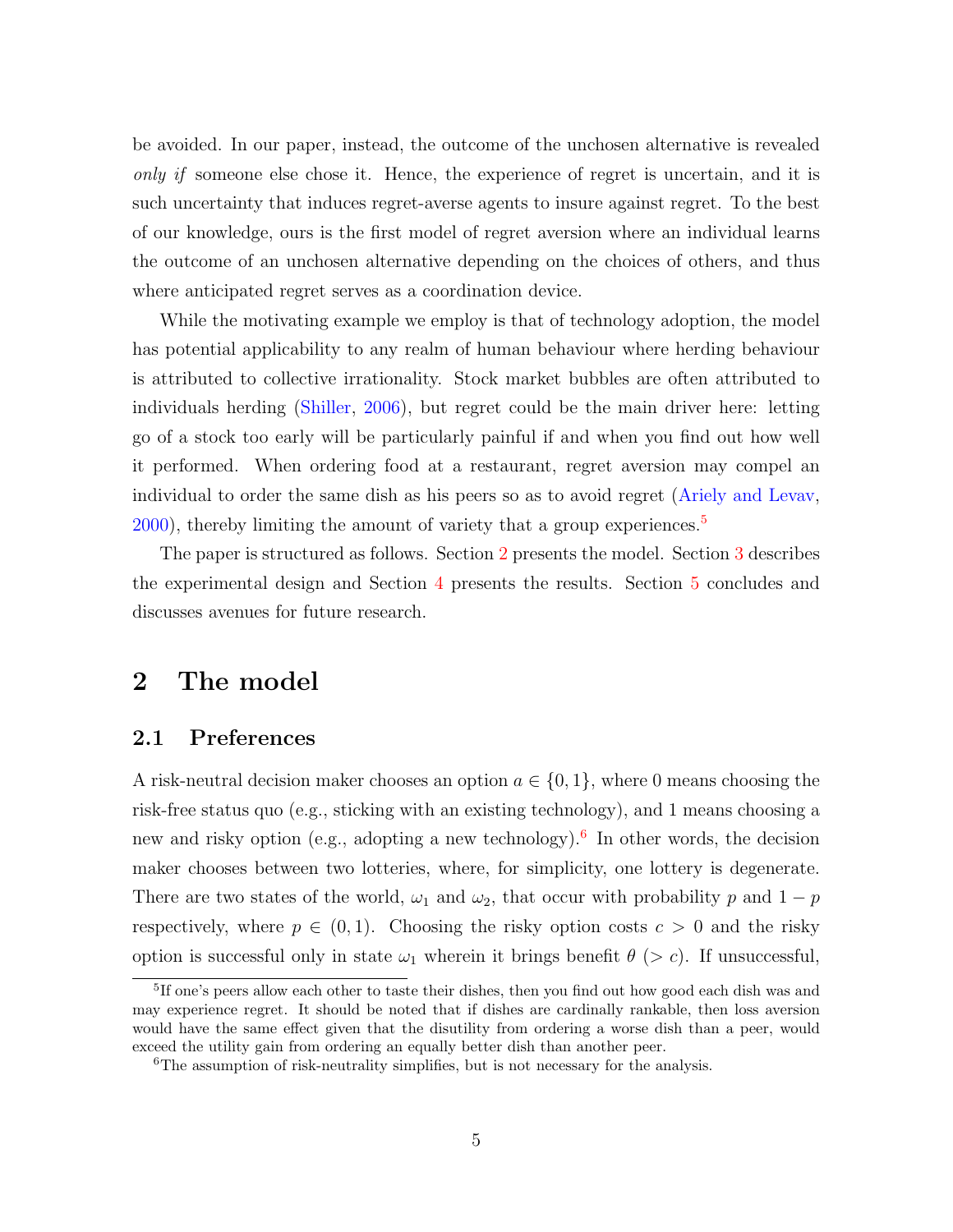it yields a payoff normalised to 0 (i.e., the same payoff as the status quo).[7](#page-7-0)

Suppose that, if the decision maker learns that his choice was ex post suboptimal, he experiences regret – a psychological penalty proportional to the payoff shortfall in the realised state. In existing models of regret aversion, the decision maker acts under the anticipation of experiencing future regret. This implies that he can always learn how the unchosen alternative performed. However, in real life that is not necessarily the case. In many situations the outcome of the unchosen alternative can be learnt only if someone else chose it. To capture this, in our setting the decision maker who sticks to the status quo may experience regret only if he learns whether the risky option was ultimately successful. Let  $q \in [0, 1]$  be the probability that an agent learns the outcome of the risky option conditional on having stuck with the status quo. The decision maker with regret-averse preferences has utility function  $U^R(a,\omega, q)$  defined as

<span id="page-7-2"></span>
$$
U^{R}(0, \omega, q) = \begin{cases} -qk(\theta - c), & \text{if } \omega = \omega_{1} \\ 0, & \text{if } \omega = \omega_{2} \end{cases}
$$
 (1)

and

<span id="page-7-3"></span>
$$
U^{R}(1, \omega, q) = \begin{cases} \theta - c, & \text{if } \omega = \omega_{1} \\ -c - kc, & \text{if } \omega = \omega_{2} \end{cases}
$$
 (2)

where  $k \geq 0$  is the coefficient of regret aversion.<sup>[8](#page-7-1)</sup>

**Standard preferences** Standard preferences are obtained as a special case when  $k =$ 0, such that the decision maker does not experience regret (regret neutral). Equations  $(1)$  and  $(2)$  become

<span id="page-7-4"></span>
$$
U^{0}(0, \omega, q) = \begin{cases} 0, & \text{if } \omega = \omega_1 \\ 0, & \text{if } \omega = \omega_2 \end{cases}
$$

and

$$
U^{0}(1, \omega, q) = \begin{cases} \theta - c, & \text{if } \omega = \omega_{1} \\ -c, & \text{if } \omega = \omega_{2} \end{cases}
$$

<span id="page-7-0"></span><sup>7</sup>As further discussed later, the model can be extended to the case in which the decision maker chooses between two risky lotteries, provided that learning the outcome of the chosen lottery does not say anything about the outcome of the other.

<span id="page-7-1"></span><sup>8</sup>Our preference specification here is based on the axiomatic model of [Sarver](#page-29-1) [\(2008\)](#page-29-1). Following Sarver, the coefficient of regret aversion  $k$  is assumed to be state independent.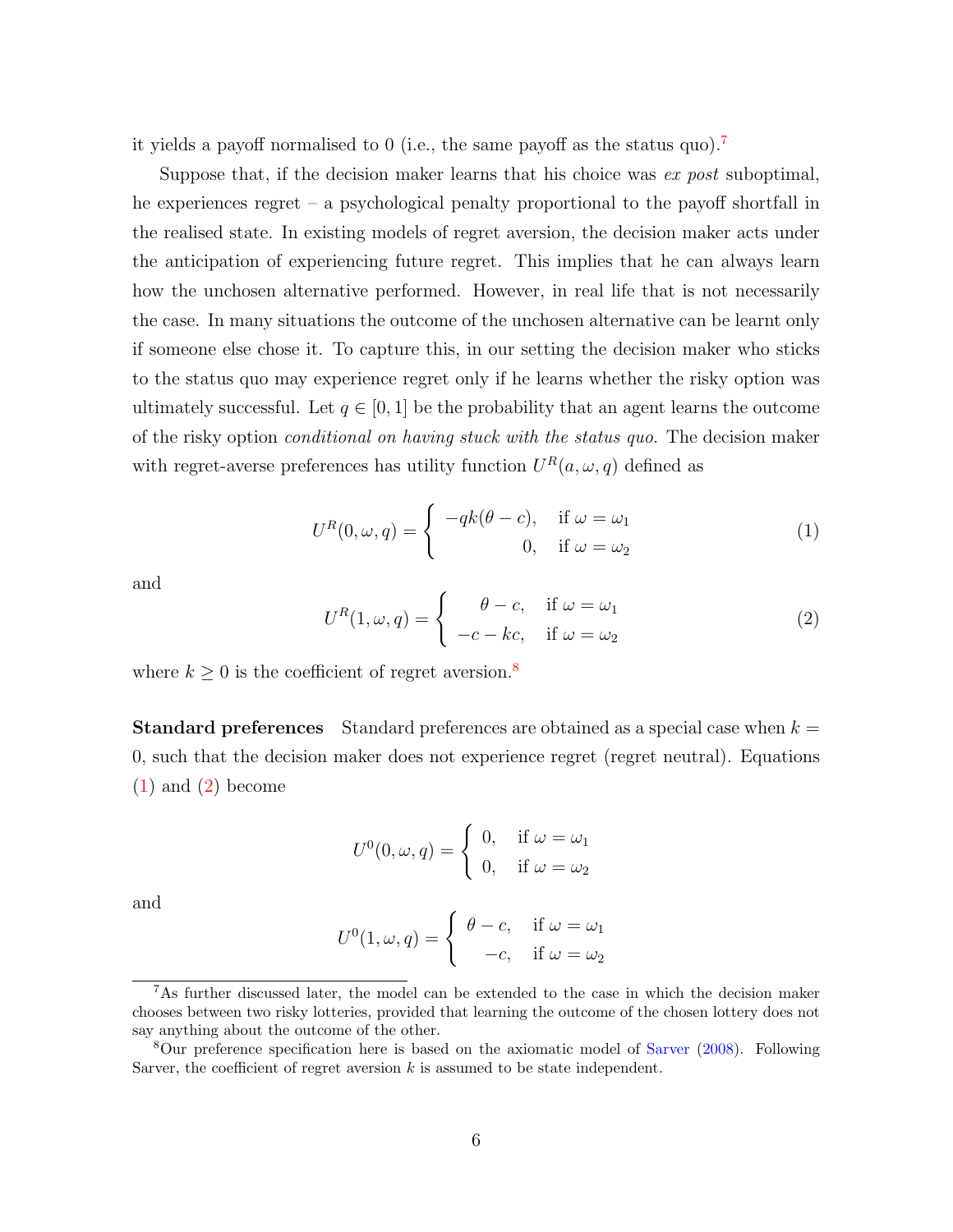where  $U^0(a,\omega,q)$  denotes the utility function of a decision maker with standard or regret-neutral preferences. Letting  $\mathbb{E}_{\omega}$  denote the expectation operator, a regretneutral decision maker will choose the risky option if the expected utility from doing so,  $\mathbb{E}_{\omega}[U^0(1,\omega,q)]$ , exceeds the expected utility of sticking with the status quo,  $\mathbb{E}_{\omega}[U^0(0,\omega,q)]$ . The decision maker follows a threshold rule specifying the choice of the risky option if and only if,

$$
\theta \ge \theta^\star = \frac{c}{p}.
$$

The threshold rule is independent of q.

**Regret-averse preferences** When  $k > 0$ , such that the decision maker is strictly regret averse, the decision maker follows a threshold rule specifying the choice of the risky option if and only if,

$$
\theta \ge \theta^{\star\star}(q) = \frac{c}{p} \left( \frac{1 + k\left(1 - p(1 - q)\right)}{1 + qk} \right) \tag{3}
$$

The threshold rule varies with  $q$ . The expression in [\(3\)](#page-7-4) nests two important cases. If  $q = 1$  the decision maker will learn the outcome of the risky option no matter what. Here, there is no distortion to the threshold rule relative to standard preferences, in that,

<span id="page-8-1"></span>
$$
\theta^{\star\star}(q)|_{q=1} = \theta^{\star} = \frac{c}{p} \tag{4}
$$

If  $q = 0$  the decision maker knows that he will definitely not find out about the outcome of the risky option unless he opts for it. Then [\(3\)](#page-7-4) becomes,

<span id="page-8-0"></span>
$$
\theta^{\star\star}(q)|_{q=0} = \frac{c}{p} \left( 1 + k(1-p) \right) \tag{5}
$$

When  $k > 0$  and  $p < 1$ , [\(5\)](#page-8-0) is a more demanding condition on  $\theta$  than [\(4\)](#page-8-1). That is, when a regret-averse decision maker will not find out about the realization of the risky option without choosing it, he requires a higher  $\theta$ .

The reason for the difference between [\(4\)](#page-8-1) and [\(5\)](#page-8-0) is the difference in the power of the status quo as insurance against regret. When  $q = 0$ , the insurance against regret provided by the risk-free option is at its strongest. There is complete asymmetry in anticipated regret: if the decision maker chooses the risky option, he knows he will be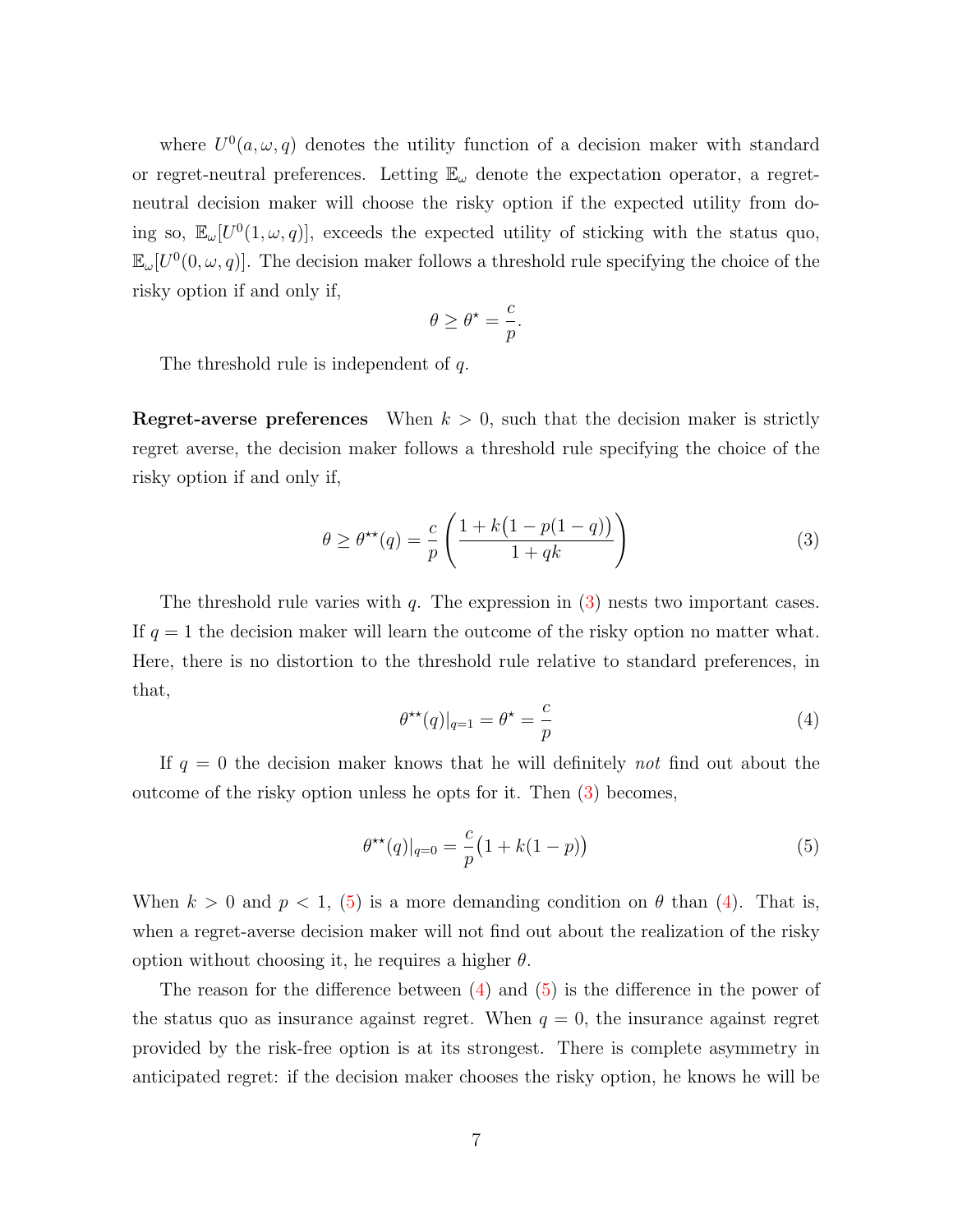able to make an ex post comparison and feel regret if the new option is not successful, whereas if he sticks to the status quo, he knows he will not be able to make an ex post comparison. Because of the powerful insurance against potential regret offered by the risk-free option, the outcome of the risky option in the event of a success must be high enough to tempt the decision maker away from the security of the risk-free option. Ignorance is bliss. On the other hand, when  $q = 1$ , the risk-free option offers no insurance against regret. The decision maker knows he will find out the outcome of the risky option whether he chooses it or not. The regret considerations are symmetric and cancel each other out, and the individual's condition is the same as if he were regret neutral.

Finally, suppose  $q \in (0,1)$ . Here,  $\theta^{\star\star}$  takes values in  $(\theta^{\star\star}(q)|_{q=1}, \theta^{\star\star}(q)|_{q=0})$  and decreases strictly in q, since for all  $q \in (0, 1)$ 

<span id="page-9-0"></span>
$$
\frac{d\theta^{**}(q)}{dq} = -\frac{c}{p} \frac{k(1+k)(1-p)}{(1+kq)^2} < 0,\tag{6}
$$

Intuitively, the benefit that the risky option must yield in order to be chosen becomes lower as q increases due to the possibility of asymmetry in anticipated regret. As the likelihood of making an ex-post comparison in the case the risky option is not chosen reduces, the agent is increasingly - from an ex-ante perspective - insured against regret. And because of this insurance against potential regret, the threshold on the risky option's outcome must increase to tempt the agent away from the status quo. In other words, we have the following order on the thresholds,  $\theta^* = \theta^{**}(q)|_{q=1} < \theta^{**}(q)|_{q=0}$ . For the derivation of the threshold rule  $(3)$  and the computation of the derivative  $(6)$ , see Appendix [A.](#page-30-0)

The model can be extended to the case in which players choose between two risky lotteries. All that is required for our result still to hold is that the outcome of the chosen lottery does not reveal anything about the outcome of the other lottery.

Preferences for information Since evidence shows that individuals are curious (for a review see [Loewenstein,](#page-29-3) [1994\)](#page-29-3) and have preferences for (non-instrumental) information [\(Falk and Zimmermann,](#page-28-4) [2016;](#page-28-4) [Masatlioglu et al.,](#page-29-4) [2017\)](#page-29-4), we extend our model to account for that. Preferences for information are relevant in our setting as they can explain why an individual may regard the risky option as more appealing in the no information scenario – the opposite of what happens under regret-averse preferences.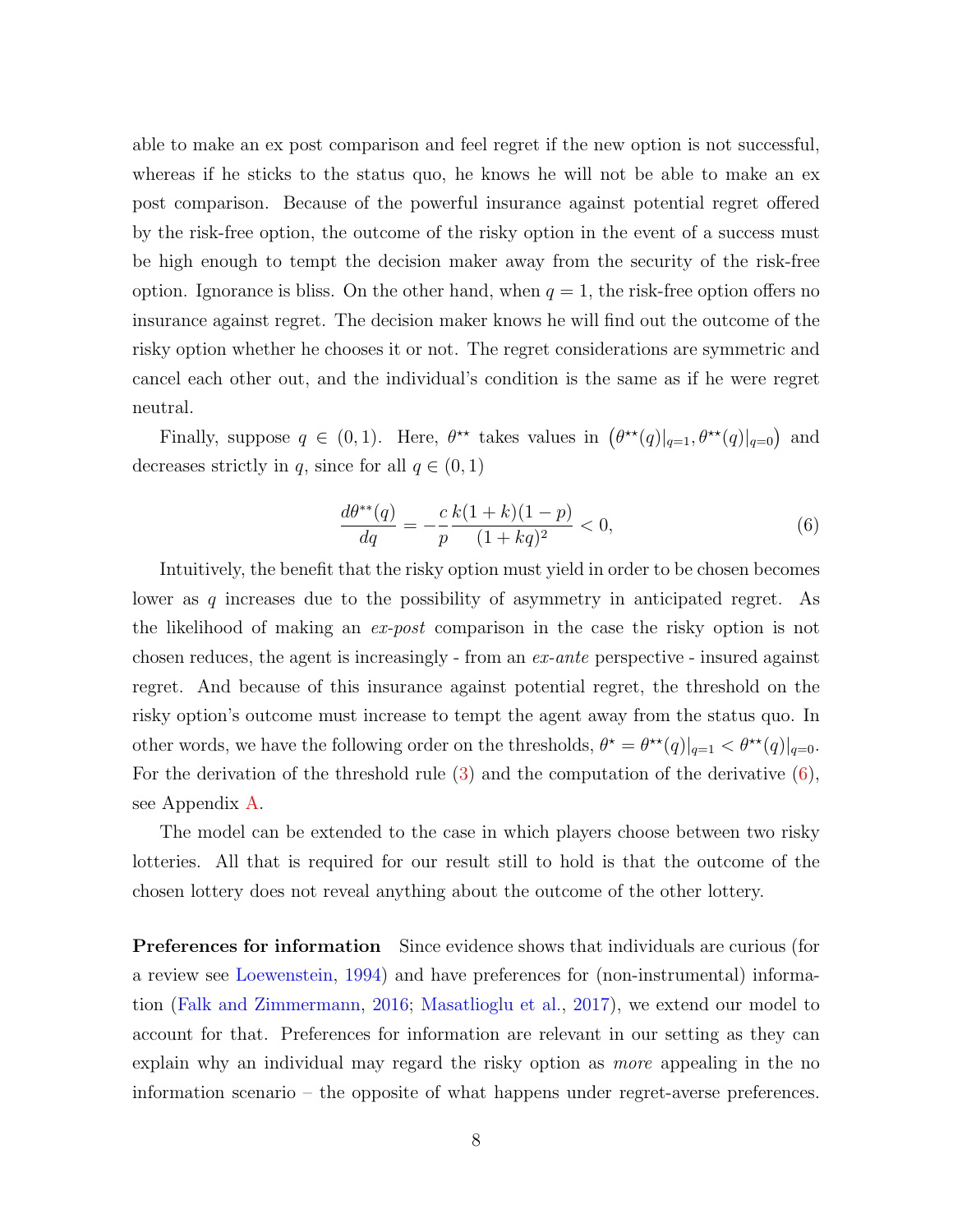A decision maker with preferences for information or information lover gets an additional benefit  $m$  when he learns the outcome of the risky option, regardless of what such outcome is. A regret-averse information-loving decision maker has utility function  $U^{RI}(a,\omega,q)$  defined as

$$
U^{RI}(0,\omega,q) = \begin{cases} -qk(\theta - c) + qm, & \text{if } \omega = \omega_1 \\ qm, & \text{if } \omega = \omega_2 \end{cases}
$$
 (7)

and

$$
U^{RI}(1,\omega,q) = \begin{cases} \theta - c + m, & \text{if } \omega = \omega_1 \\ -c - kc + m, & \text{if } \omega = \omega_2 \end{cases}
$$
 (8)

This decision maker follows a threshold rule specifying the choice of the risky option if and only if

<span id="page-10-1"></span>
$$
\theta \ge \tilde{\theta}^{**}(q) = \frac{c}{p} \left( \frac{1 + k(1 - p(1 - q))}{1 + qk} \right) - \frac{m(1 - q)}{p(1 + qk)} \tag{9}
$$

Note that this is the same as [\(3\)](#page-7-4), but has an additional and negative term. The threshold rules in the information scenario and no information scenario are:

<span id="page-10-0"></span>
$$
\tilde{\theta}^{**}(q)|_{q=1} = \theta^* = \frac{c}{p}
$$

$$
\tilde{\theta}^{**}(q)|_{q=0} = \frac{c}{p} \left(1 + k(1-p)\right) - \frac{m}{p}
$$

The threshold rule in the information scenario is the same as [\(4\)](#page-8-1). The threshold rule in the no information scenario is lower than [\(5\)](#page-8-0). Note that  $\tilde{\theta}^{**}(q)|_{q=0} < \tilde{\theta}^{**}(q)|_{q=1}$ if  $m > ck(1 - p)$ . This means that, if the willingness to be informed is sufficiently high relative to the willingness to avoid regret, a decision maker will require a *lower*  $\theta$ in the no information scenario than in the information scenario. The intuition is the following. An information lover will be more likely to choose the risky option when he would not learn its outcome unless he chose it himself.

For  $q \in (0, 1)$ ,

$$
\frac{d\tilde{\theta}^{**}(q)}{dq} = -\frac{c}{p} \frac{k(1+k)(1-p)}{(1+kq)^2} + \frac{m}{p} \frac{(1+k)}{(1+qk)^2}.
$$
\n(10)

Equation [\(10\)](#page-10-0) is positive if  $m > ck(1 - p)$  and negative (as in [\(6\)](#page-9-0)) otherwise.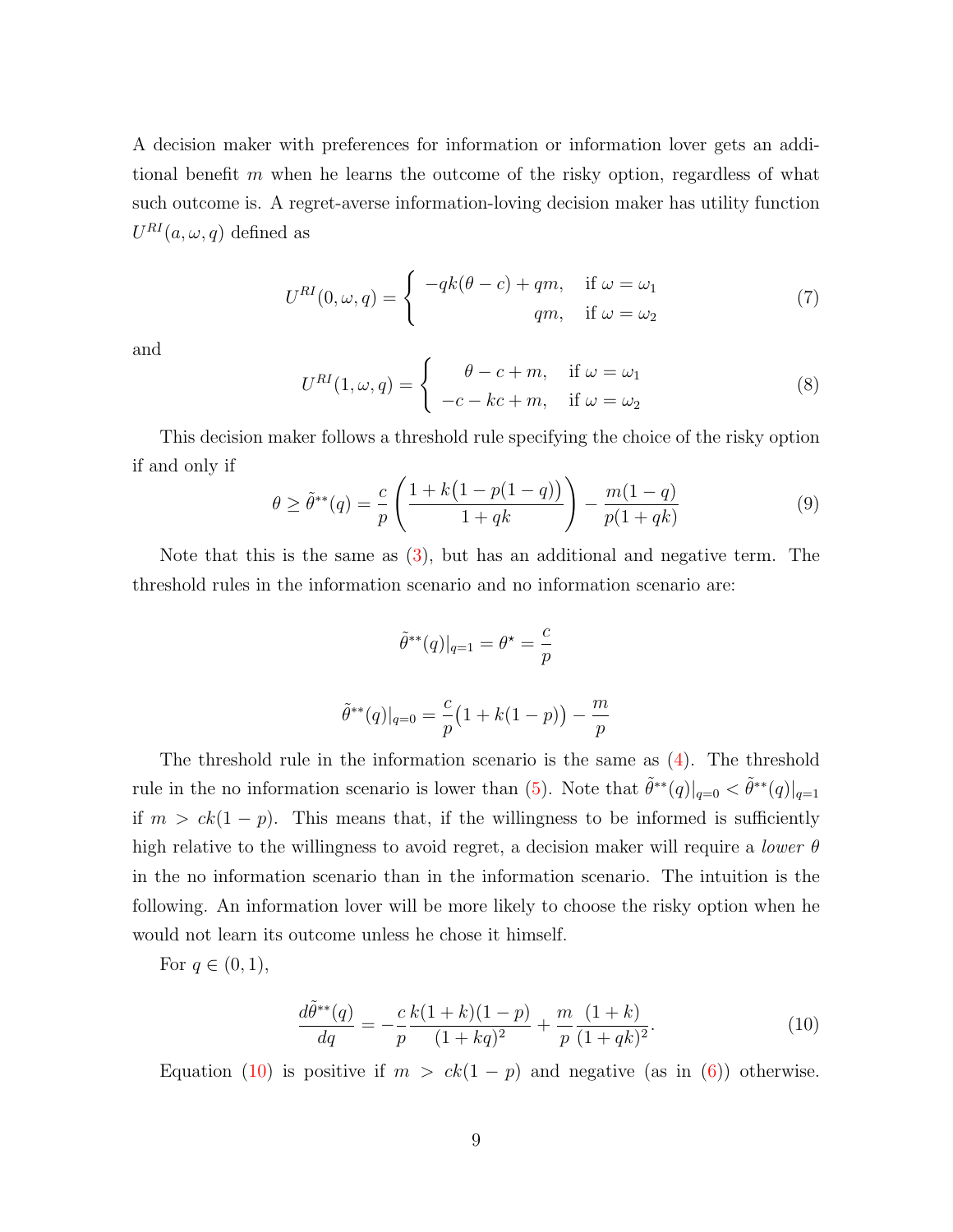Intuitively, when preferences for information are sufficiently strong to dominate regret aversion, the prize that the risky option must yield to be chosen increases with the probability of being informed: as the probability of learning the outcome of the risky option decreases, the decision maker is more likely to choose the risky option himself as he gains an additional benefit from such knowledge. When the willingness to avoid regret dominates the willingness to be informed, the opposite occurs: as the probability of learning the outcome of the risky option decreases, the decision maker becomes less likely to choose it, as the status quo can protect him against potential regret. For the derivation of the threshold rule  $(9)$  and derivative  $(10)$ , see Appendix [A.](#page-30-0)

The threshold rule for a regret-neutral information-loving decision maker is obtained as a special case when  $k = 0$ . This decision maker follows a threshold rule specifying the choice of the risky option if and only if

<span id="page-11-0"></span>
$$
\theta \ge \tilde{\theta}^*(q) = \frac{c - m(1 - q)}{p}
$$

Then,

$$
\tilde{\theta}^*(q)|_{q=1} = \theta^* = \frac{c}{p}
$$

$$
\tilde{\theta}^*(q)|_{q=0} = \frac{c}{p} - \frac{m}{p}
$$

In the no information scenario, a regret-neutral decision maker with preferences for information requires a lower return on the risky option, i.e., regards the risky option as *more* appealing than in the information scenario. The threshold rule  $\tilde{\theta}^*(q)$  increases with q, for all  $q \in (0, 1)$ .

In the next subsection, we extend the setting to one with multiple regret-averse agents, but suppose that  $q$  is endogenously determined by the choices of others. More precisely, we assume that  $q$  is increasing in the number of other agents who choose the risky option. This turns a series of single-person decision problems into a multi-player game.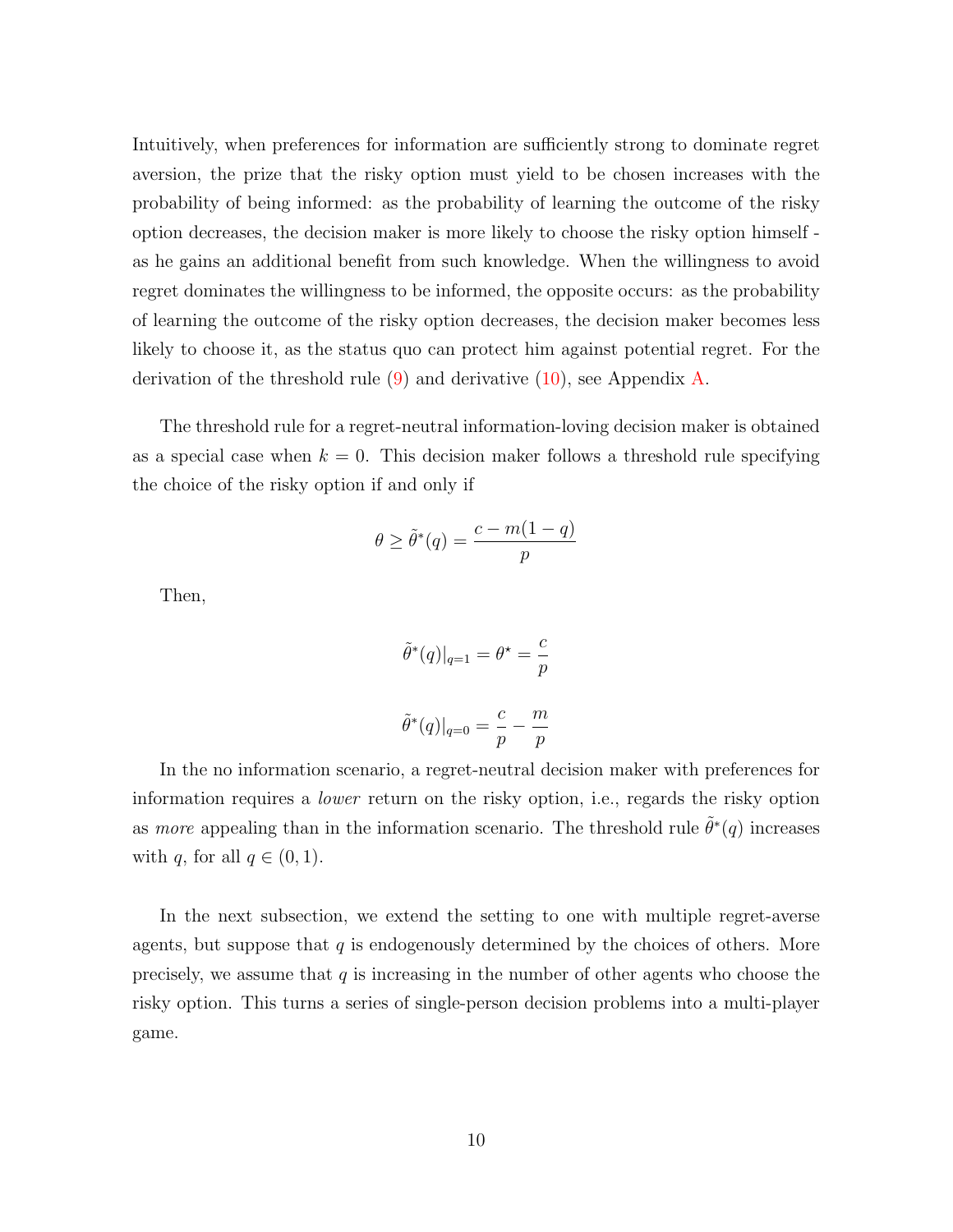### 2.2 The regret game

#### 2.2.1 The set up

We now imagine that there are multiple decision makers with preferences as defined in [\(1\)](#page-7-2) and [\(2\)](#page-7-3). The strategic setting is a symmetric N-player simultaneous-move game given by the 2N-tuple,  $G = (A_1, \ldots, A_N, U_1^R, \ldots, U_N^R)$ , where each agent, *i*, chooses an action  $a_i$  from the set  $A_i = \{0, 1\}$ , and has utility function  $U_i^R : \mathbf{A} \times {\{\omega_1, \omega_2\}} \to \mathbb{R}$ , where  $\mathbf{A} := \prod_{j \in \mathcal{N}} A_j$ , with typical element  $\mathbf{a} = (a_1, \ldots, a_N)$  and  $j = 1, \ldots, N$ . From player i's perspective a pure action profile  $\mathbf{a} \in \mathbf{A}$  can be viewed as  $(a_i, \mathbf{a}_{-i})$ , so that  $(\hat{a}_i, \mathbf{a}_{-i})$  will refer to the profile  $(a_1, \ldots, a_{i-1}, \hat{a}_i, a_{i+1}, \ldots, a_N)$ , i.e., the action profile **a** with  $\hat{a}_i$  replacing  $a_i$ .

For each state, the utility function of agent i is as defined in  $(1)$  and  $(2)$  save one difference:  $q_i$  depends on the actions of the other agents. More precisely we have that

$$
U_i^R((0, \mathbf{a}_{-i}), \omega) = \begin{cases} -q_i(\mathbf{a})k(\theta - c), & \text{if } \omega = \omega_1 \\ 0, & \text{if } \omega = \omega_2 \end{cases}
$$
(11)

and

<span id="page-12-0"></span>
$$
U_i^R((1, \mathbf{a}_{-i}), \omega) = \begin{cases} \theta - c, & \text{if } \omega = \omega_1 \\ -c - kc, & \text{if } \omega = \omega_2 \end{cases}
$$
(12)

where  $q_i$  is defined as

<span id="page-12-1"></span>
$$
q_i(\mathbf{a}) := \frac{\sum_{j \neq i} a_j}{N - 1} \tag{13}
$$

The intuition behind the assumption that  $q_i$  is increasing in the fraction of agents adopting the risky option is the following. When sticking with the status quo, regretaverse agents will not actively seek information about the risky option. However, the more other agents who choose the risky option, the harder it will be not to learn about its performance. Consider our motivating example of a farmer who chooses not to adopt the new technology. Because he is regret averse, he does not wish to find out how well the technology performed ex post, and thus does not go in search of this information. But the more farmers adopt the new technology, the more people will talk about it, the more the news will report it and the harder it will be for the farmer to avoid the information.

While it seems implausible that the function  $q_i$  would be decreasing in the fraction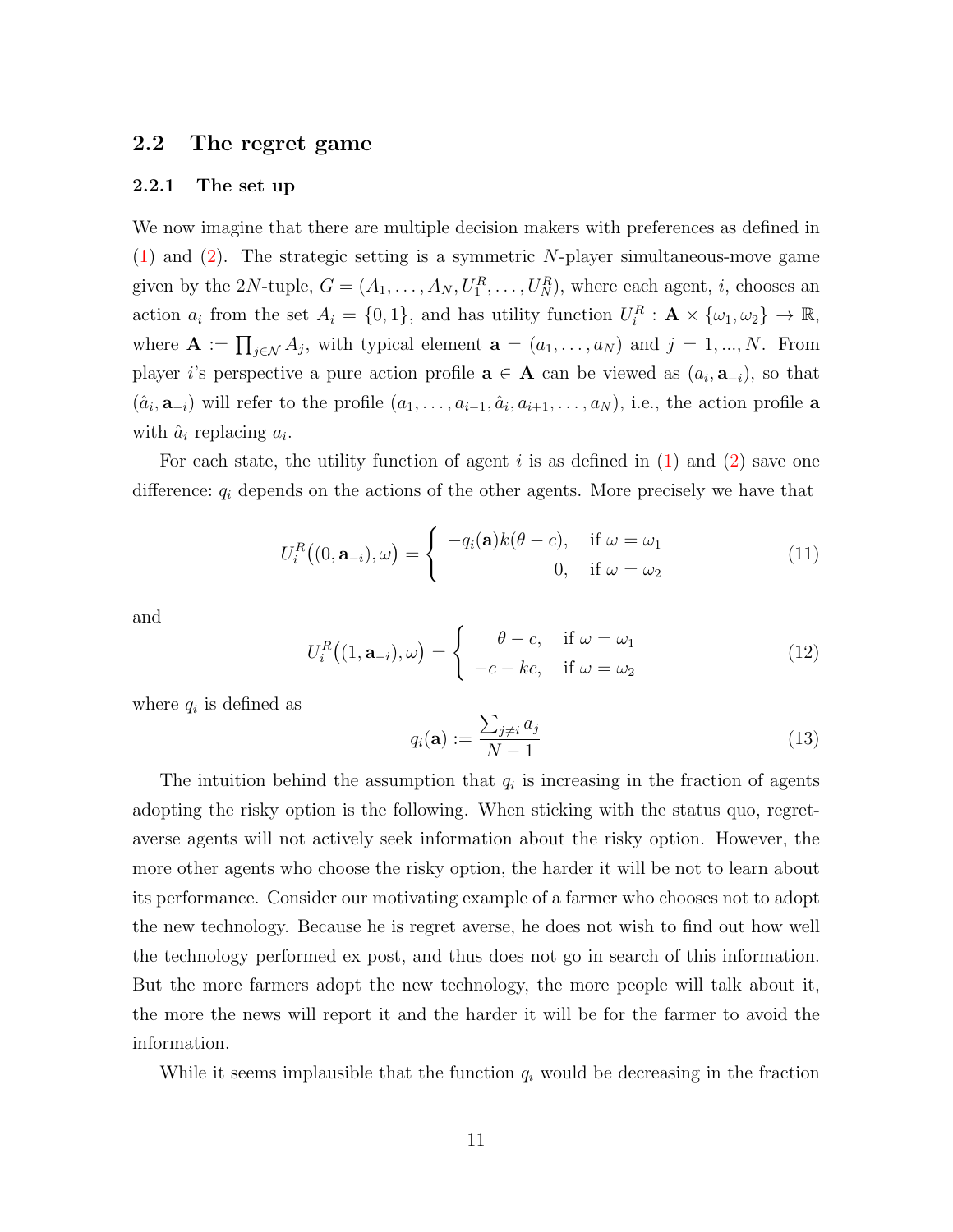of other agents who choose the risky option, the assumption that the function  $q_i$  is linearly increasing from 0 to 1 is made solely for reasons of tractability. For example, letting x denote the fraction of other agents who have chosen the risky option, and abusing notation by writing q as a function of x, one could easily imagine a convex likelihood function,  $q(x) = x^2$ , or concave likelihood function,  $q(x) = \sqrt{x}$ . In the former case, the likelihood of finding out when few people choose the risky option is small. The marginal effect of an increase in the proportion of individuals choosing the risky option on  $q$  is increasing. This captures a band-wagon effect: the more individuals who choose the risky option, the higher the marginal effect of each of them. The latter case is the opposite. Alternatively, one might consider a step-function where an agent is guaranteed to learn about the risky option's performance once enough others adopt it,  $q(x) = 1_{\{x \ge d\}}$ , where  $1_{\{\} }$  denotes the indicator function and d is the cut-off. For example, one can think that the news may report on a new technology via public radio once it becomes sufficiently popular, and that investors cannot escape the news. Finally, one might imagine that there is always some chance that an agent who chooses the status quo will learn about the risky option, so that  $q(x) = \alpha + \beta x$ , where  $\alpha > 0, \beta \ge 0$  and  $\alpha + \beta \leq 1.$ 

### 2.3 Results

#### 2.3.1 Equilibria

There are three classes of the regret game, depending upon the parameters. When  $\theta < c/p$ , it is a dominant choice for each player to stick to the status quo. Thus, the only equilibrium is for each player to choose the status quo. Similarly, when  $\theta >$ c  $\frac{p}{p}(1 + k(1-p))$ , the only equilibrium is for each player to choose the risky option. For values of  $\theta$  in the interval between these two thresholds however, the game is one of coordination, with two equilibria: all players play the risk-free option, and all players play the risky option. This brings us to our main result on the pure-strategy Nash Equilibria.<sup>[9](#page-13-0)</sup>

<span id="page-13-2"></span><span id="page-13-1"></span>**Theorem 1.** With N regret-averse players, the set of pure-strategy Nash Equilibria is:

1.  $\{(0, \ldots, 0)\},$  when  $\theta < \frac{c}{p}$ ,

<span id="page-13-0"></span><sup>&</sup>lt;sup>9</sup>There is also a totally mixed strategy equilibrium but we ignore it as it is very unstable.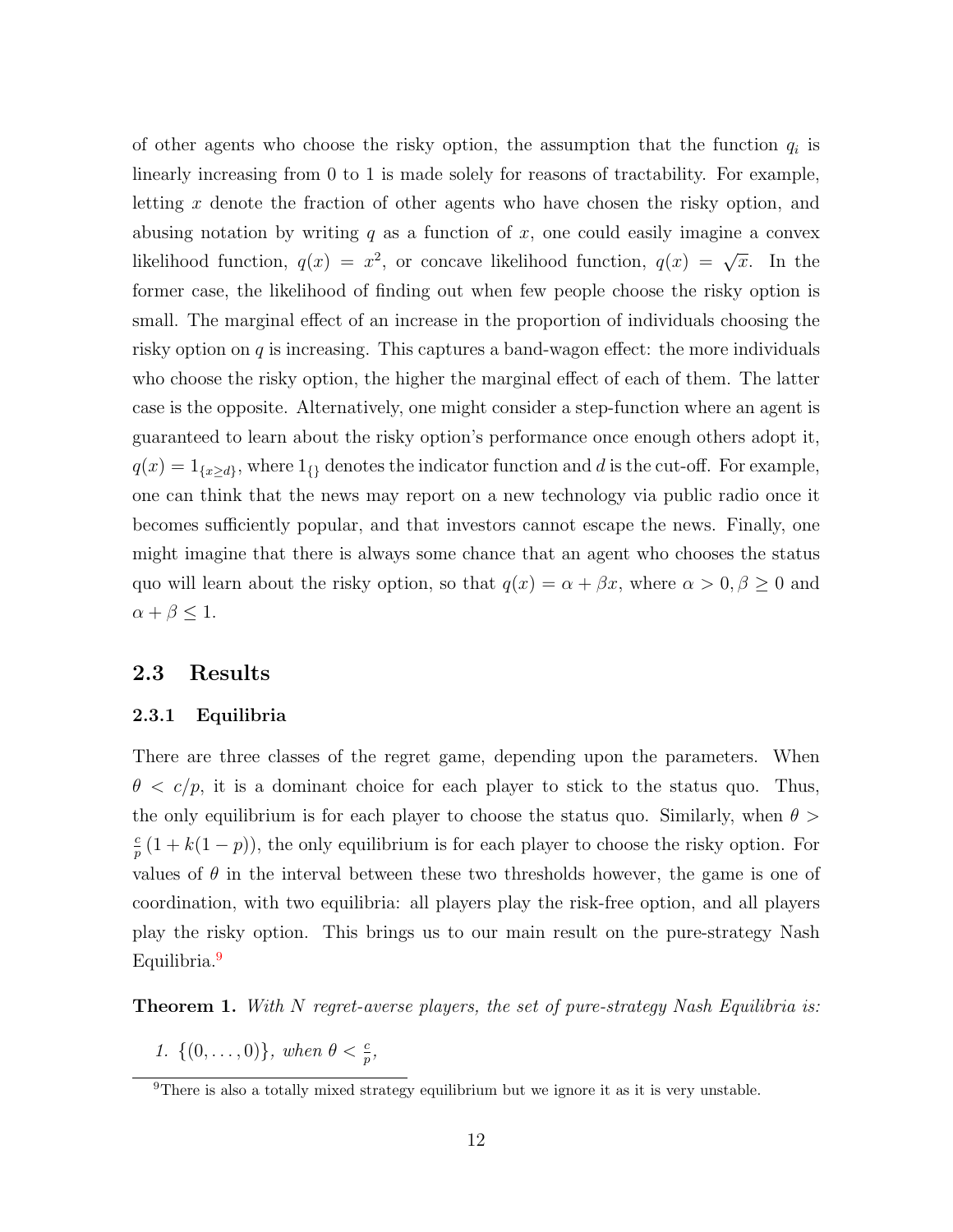- <span id="page-14-0"></span>2.  $\{(1,\ldots,1)\}\$ , when  $\theta > \frac{c}{p}(1 + k(1-p))\$ ,
- <span id="page-14-1"></span>3.  $\{(0, \ldots, 0), (1, \ldots, 1)\},$  when  $\theta \in [\frac{c}{n}]$  $\frac{c}{p}, \frac{c}{p}$  $\frac{c}{p}(1 + k(1-p))$ .

Proof. See Appendix [A.](#page-30-0)

That the only pure-strategy equilibria are symmetric is easily seen by imagining a two-player variant of the game. In a two-player variant of the game, the intuition behind part 3 of Theorem [1](#page-13-1) is straightforward: players want to imitate each other. The reason is that the potential benefit of the risky option is not high enough to induce its choice in the case that the other player does not choose it. Similarly, if the other player is choosing the risky option, a player must insure himself against future regret given that he will learn the outcome of the risky option with certainty. For  $\theta \in \left[\frac{c}{n}\right]$  $\frac{c}{p}$ ,  $\frac{c}{p}$  $\frac{c}{p}(1 + k(1-p))$ , the risky option is attractive to the regret-neutral agent, but unattractive to the regretaverse agent, as long as he knows that by sticking to the status quo he can avoid learning the risky option's outcome. An equilibrium in which neither player chooses the risky option and thus neither player learns its outcome, is supported. But if one player chooses the risky option, then the safe option loses its status as a regret-haven: the risky option suddenly appears more attractive to the non-adopting player than the safe option. And so an equilibrium in which both players adopt the risky option is supported. In summary, the setting is a game of pure coordination.

 $\Box$ 

The key feature here is that when a player chooses the risky option, his decision imposes a negative externality on a player who chooses the status quo: it eliminates the regret-haven status of the safe option enjoyed by the player who sticks to the status quo.

Preferences for information As discussed in Section [2.1,](#page-6-3) when the willingness to be informed dominates the willingness to avoid regret  $(m \ge ck(1-p))$ , a decision maker will require a lower  $\theta$  in the no information scenario than in the information scenario. That is, he will be more likely to choose the risky option when he would not learn about its outcome unless he chose the risky option himself. When players hold such preferences, the pure-strategy Nash Equilibria of the game involve anticoordination with their partners, as stated by the following Corollary.

Corollary. In equilibrium, in a two-player variant of the game, a regret-neutral player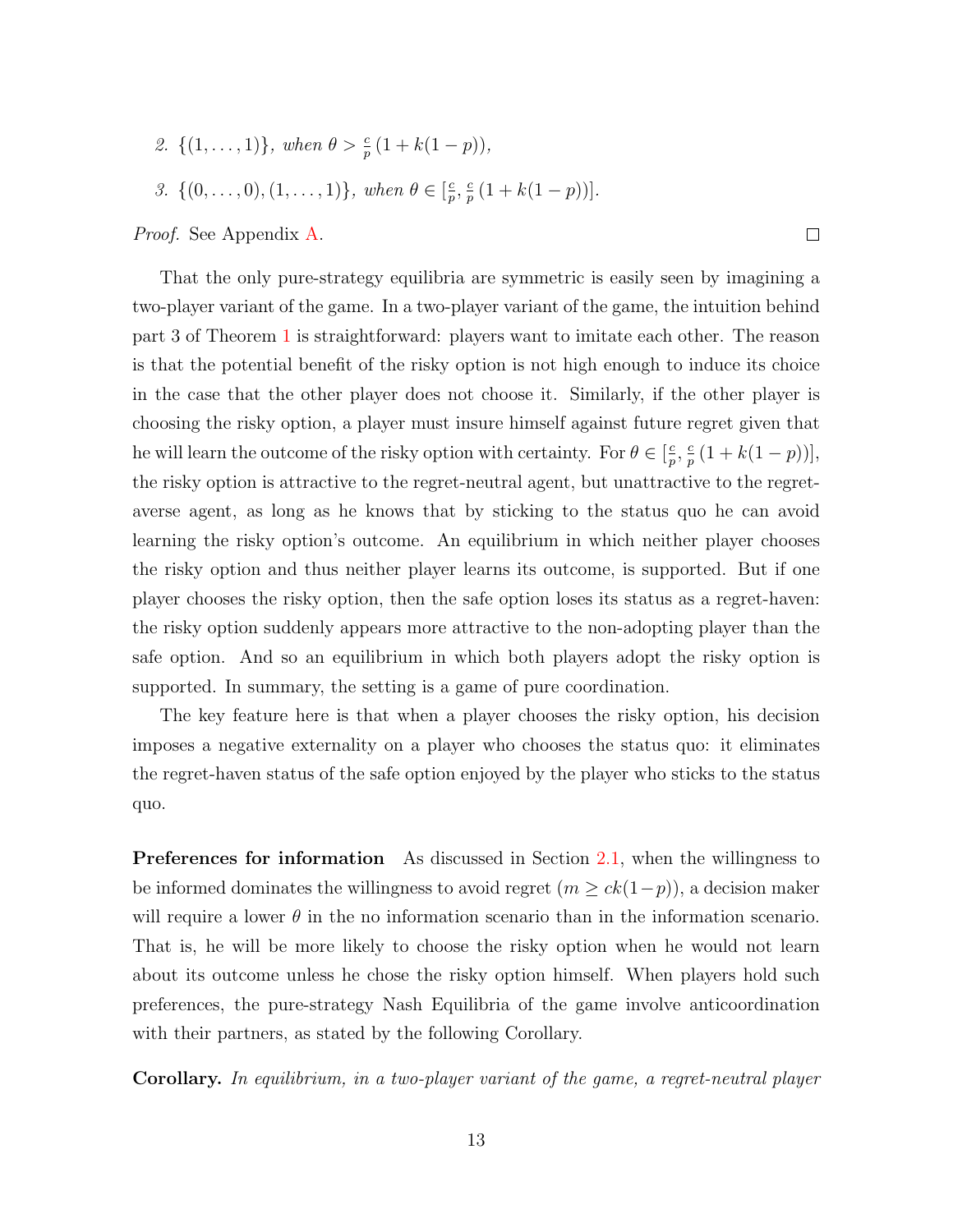with  $m > 0$  and a regret-averse player with  $m \geq ck(1-p)$  will choose the risky option if they believe their partner to choose the sure option and the sure option otherwise.

The intuition is the following. If an information loving player believes his opponent to choose the safe option, he will choose the risky option, as that is the only way to learn the lottery's outcome. If he believes his opponent to choose the risky option, he will choose the safe option, as he will learn the outcome of the risky option anyways.

#### 2.3.2 Welfare and equilibrium selection

It is interesting to compare the (common) expected utility levels at each equilibrium. When all choose the status quo, from  $(11)$  it is clear that each agent has expected utility of 0. When all choose the risky option, [\(12\)](#page-12-0) implies that each agent has expected utility  $p\theta$  −  $c-(1-p)kc$ . Comparing these two, we get that uniform choice of the risky option is the pareto dominant equilibrium if and only if  $\theta \geq \theta^{\star\star}(q)|_{q=0} = \frac{c}{n}$  $\frac{c}{p}(1 + k(1-p)).$  But this is precisely the productivity threshold at which individuals would always choose the risky option in any case. Thus, for values of  $\theta$  where there are two equilibria, coordinating on the status-quo is Pareto-dominant and always preferred ex-ante.

In symmetric large-population binary-action games, existing equilibrium selection techniques - be they evolutionary like stochastic stability [\(Kandori et al.,](#page-29-5) [1993;](#page-29-5) [Young,](#page-29-6) [1993\)](#page-29-6) or higher-order belief-based like *global games* [\(Carlsson and Damme,](#page-28-5) [1993;](#page-28-5) [Morris](#page-29-7) [and Shin,](#page-29-7) [2003\)](#page-29-7) - favour the equilibrium that is most difficult to destabilise. For this reason, it is important to compute the threshold on q, which we denote by  $q^*$ , at which action 1 becomes optimal. Simple algebra yields

$$
q^{\star}(\theta, p, c, k) := \frac{1}{k(\theta - c)} (\theta^{\star \star}(q)|_{q=0} - \theta)
$$
\n(14)

When  $q^* \leq 1/2$ , the equilibrium where all players choose the risky option is selected, and when  $q^* > 1/2$ , the equilibrium where all players choose the safe option is selected.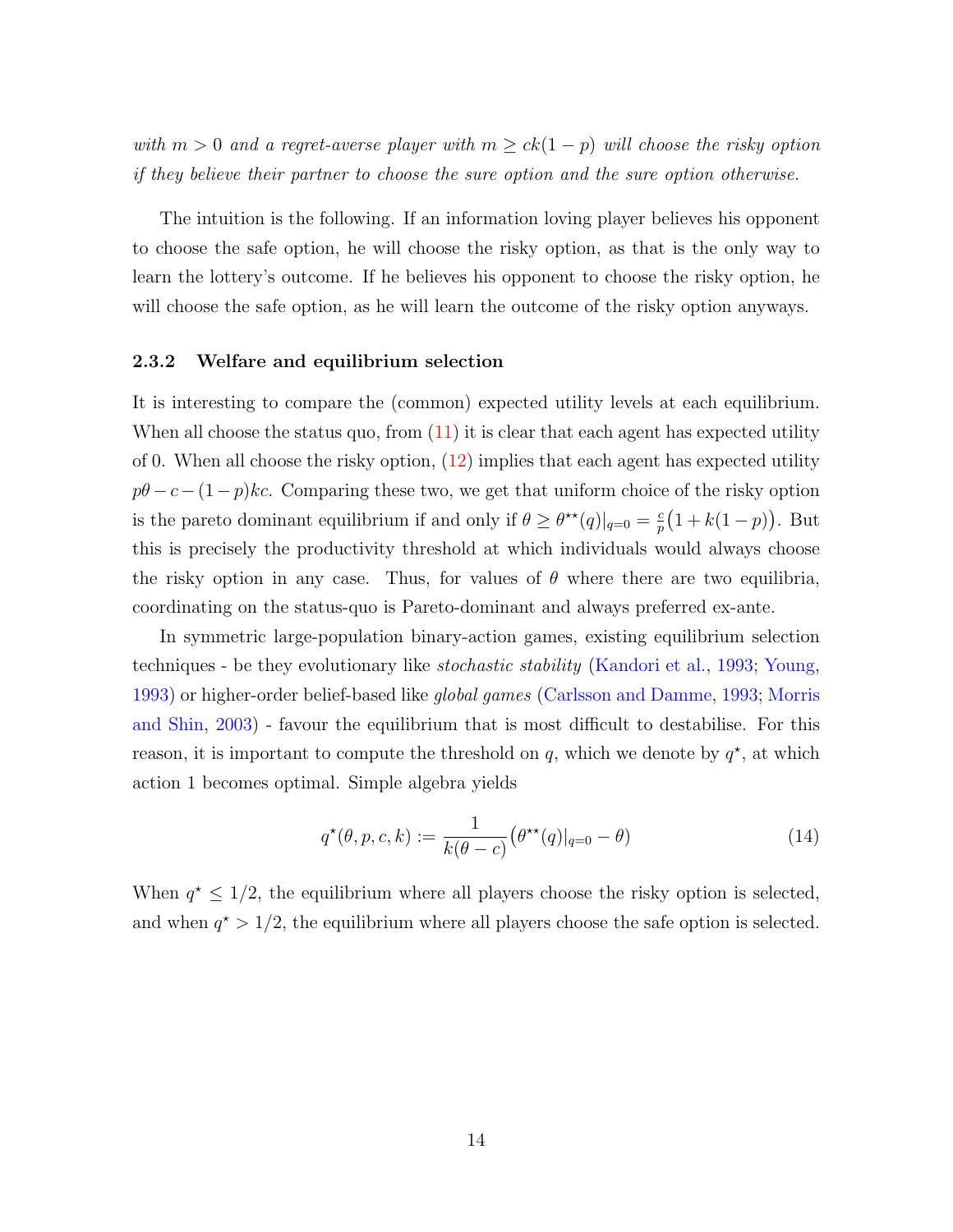# <span id="page-16-0"></span>3 Experimental Design

## 3.1 Overview

We conducted a lab experiment to test the predictions of a two-player variant of the regret game. In the core part of the experiment (decision 6 and its repetitions), participants must decide between a sure amount of money and playing a lottery. There is an informational asymmetry. The sure amount of money is known regardless of the decision made, whereas if participants choose the status quo, they learn the outcome of the new lottery only if their partner chooses it. This implies that if participants choose the lottery, they will experience regret if the lottery turns out to be unsuccessful, whereas if they choose the status quo, they will experience regret only if the lottery was successful and they learn about it. If they do not learn the lottery's outcome, they will avoid regret.

Before playing the two-player regret game in the core part of the experiment, we elicit the smallest lottery prize such that each participant would choose the lottery (henceforth, lottery threshold) in two scenarios. In the information scenario participants learn the outcome of the lottery even if they do not play it (decision 1), whereas in the no information scenario participants do not learn the outcome of the lottery unless they play it (decision 2). That is, in the language of our model decisions 1 and 2 are designed to elicit the thresholds with and without information. These lottery thresholds serve two key purposes in our experiment. First, they allow us to classify participants into types, described in detail in the following subsection. Second, they allow us to choose payoffs in the core part of the experiment, so that, despite potential heterogeneity in thresholds, participants face similar choices. Namely, we want each participant to play the regret game when it has a unique equilibrium in dominant strategies and when it is a game of coordination.

We elicit the lottery thresholds also in a third, partner-dependent information scenario: a participant learns the lottery's outcome only if the lottery threshold chosen by his partner resulted in the lottery being the implemented option. This constitutes a threshold-based version of the regret game.

We used a within-subject design. For all the strategic decisions, (incentivised) first order beliefs were elicited in order to measure participants' attempt to coordinate with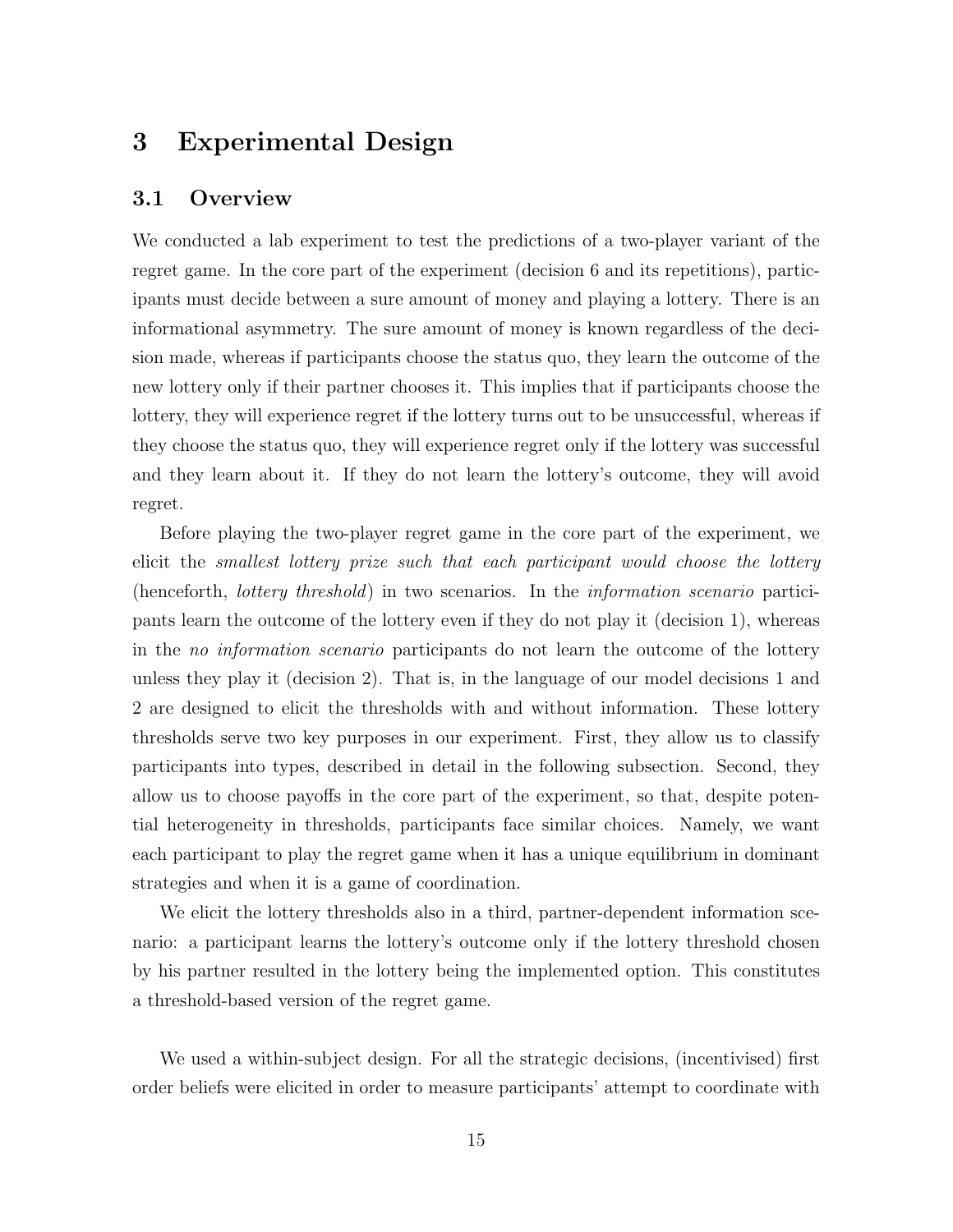their partner. All sessions were run in May 2017 in the experimental laboratory at the University of Bonn. The experiment was programmed and conducted with the software z-Tree [\(Fishbacher,](#page-28-6) [2007\)](#page-28-6). A total of 144 subjects participated in the experiment, 56% of whom were female, and most of whom were students.

# 3.2 Calibrating the lottery thresholds

In the first part of the experiment, i.e. decisions 1, 2 and 3, participants were faced with a sure amount ( $\epsilon$ 5 with certainty) and a risky lottery ( $\epsilon x$  with 50% probability and  $\epsilon$ 0 with  $50\%$  probability). Using a variant of the BDM method [\(Becker et al.,](#page-28-7) [1964\)](#page-28-7), we elicited their *lottery thresholds*: each participant was asked to state the smallest lottery prize x for which they preferred playing the lottery than receiving the sure amount.<sup>[10](#page-17-0)</sup> They could choose any number from the list  $\{5, 6, 7, 8, 9, 10, 11, 12, 13, 14, 15\}$ . After they had submitted their choice, the computer picked a random number from the same list, independently drawn for each participant. All the numbers were equally likely. If the number picked by the computer was *smaller* than the number  $x$  chosen by the participant, the sure amount was the implemented option, i.e. the participant received  $\epsilon$ 5. If the number picked by the computer was *equal or larger than* the number x chosen by the participant, the lottery was the implemented option, i.e. the participant received the number picked by the computer in  $\epsilon$  with 50% probability and  $\epsilon$ 0 otherwise.<sup>[11](#page-17-1)</sup>

The above setting was identical in decisions 1, 2 and 3. The difference was given by the information provided to the participants who did not play the lottery. The number x was labelled  $x_1, x_2$  and  $x_3$  in decisions 1, 2 and 3 respectively.

**Decision 1** Information  $(q = 1)$ . Participants were told that, if their choice  $x_1$ resulted in the sure amount being the implemented option, the computer would nevertheless inform them about the lottery's outcome.

**Decision 2** No information  $(q = 0)$ . Participants were told that, if they chose a number  $x_2$  such that the sure amount was the implemented option, they would not be informed about the lottery's outcome.

<span id="page-17-0"></span><sup>&</sup>lt;sup>10</sup>Throughout the experiment, we used neutral language. The sure option and the lottery were referred to as "option on the left" and "option on the right" respectively.

<span id="page-17-1"></span><sup>&</sup>lt;sup>11</sup>Whether the lottery was successful or not was perfectly correlated across participants, but the lottery could potentially yield different prizes to different participants in case of success.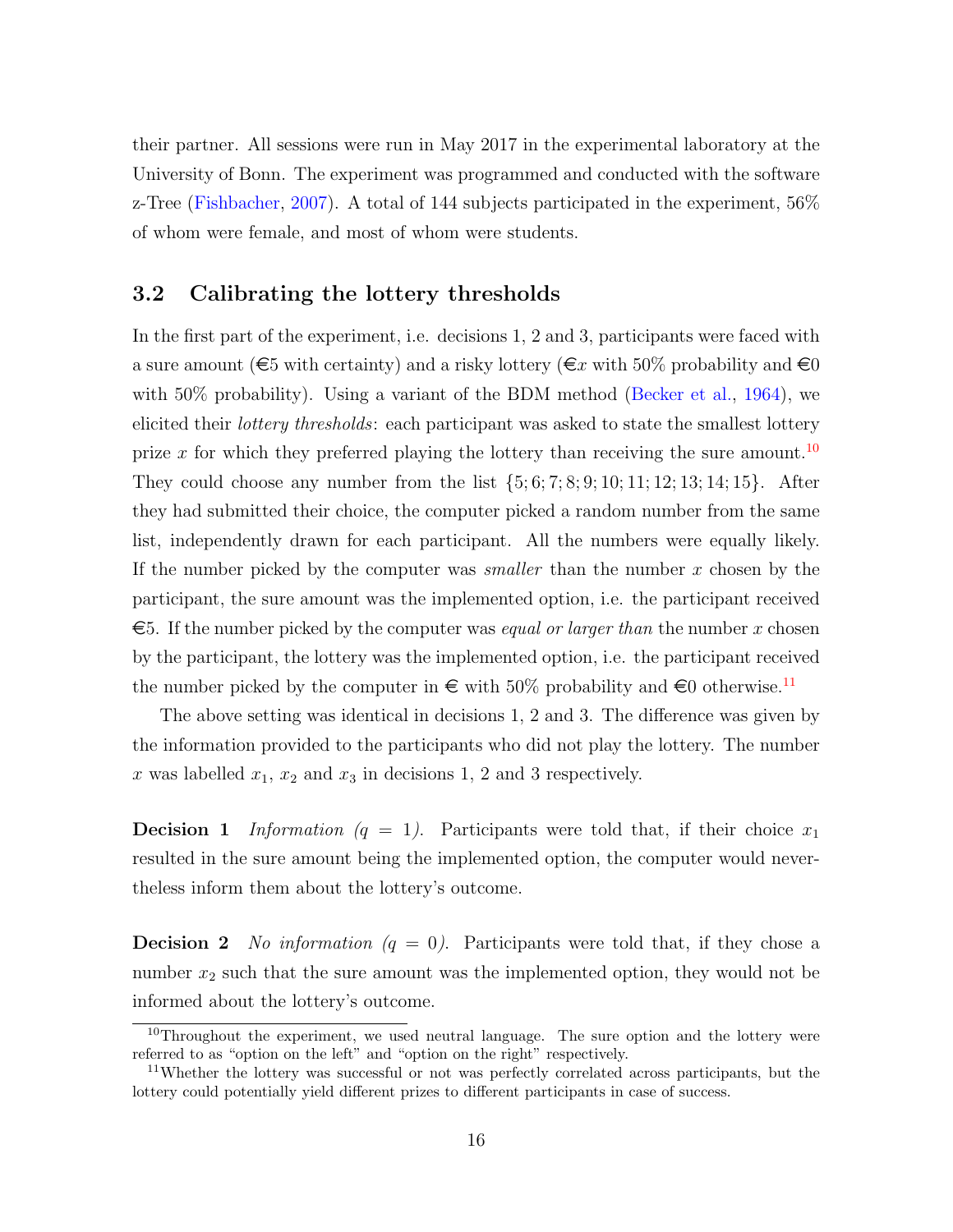Classification into types Participants who chose a higher lottery threshold in the no information scenario (decision 2) than in the information scenario (decision 1), i.e.  $x_2 > x_1$ , are classified as *regret-averse types*. The sure amount was more appealing to them in the no information scenario than in the information scenario, as it allowed them to remain ignorant about the outcome of the unchosen option and thus avoid regret. As discussed, for these participants the desire to avoid regret dominates the desire to be informed, i.e.,  $m < ck(1-p)$ .

Participants who chose the same lottery threshold in either information scenario, i.e.,  $x_2 = x_1$ , are classified as *regret-neutral types*. The sure option was equally appealing to them regardless of whether it allowed them to avoid information.

Participants who chose a lower lottery threshold in the no information scenario (decision 2) than in the information scenario (decision 1), i.e.  $x_2 < x_1$  are classified as information-loving types or curious types. The sure amount was less appealing to them in the no information scenario, as they could not learn the lottery's outcome unless they chose it. For these participants, the preference for information dominates regret aversion, i.e.  $m \ge ck(1-p)$ .

**Decision 3** Partner-dependent information. Participants were told that, if their choice  $x_3$  resulted in the sure amount being the implemented option, they would be informed about the lottery's outcome only if their partner played the lottery. Two scenarios were possible: (i) if their partner played the lottery, participants were in the same situation as in decision 1: they learnt the lottery's outcome, (ii) if their partner did not play the lottery, they were in the same situation as in decision 2: they did not learn the lottery's outcome.

As further discussed in Subsection [3.5,](#page-20-0) in this threshold-based version of the game, regret-averse and information-loving participants should choose the same lottery threshold as in decision 1 if they expect to learn the lottery's outcome and the same lottery threshold as in decision 2 if they expect not to learn the lottery's outcome. Participants classified as regret-neutral should choose the same lottery threshold in all three information scenarios, regardless of their beliefs.

Matching Before reaching decision 3, participants were informed that, before each of the following four decisions, they would be randomly assigned to another participant,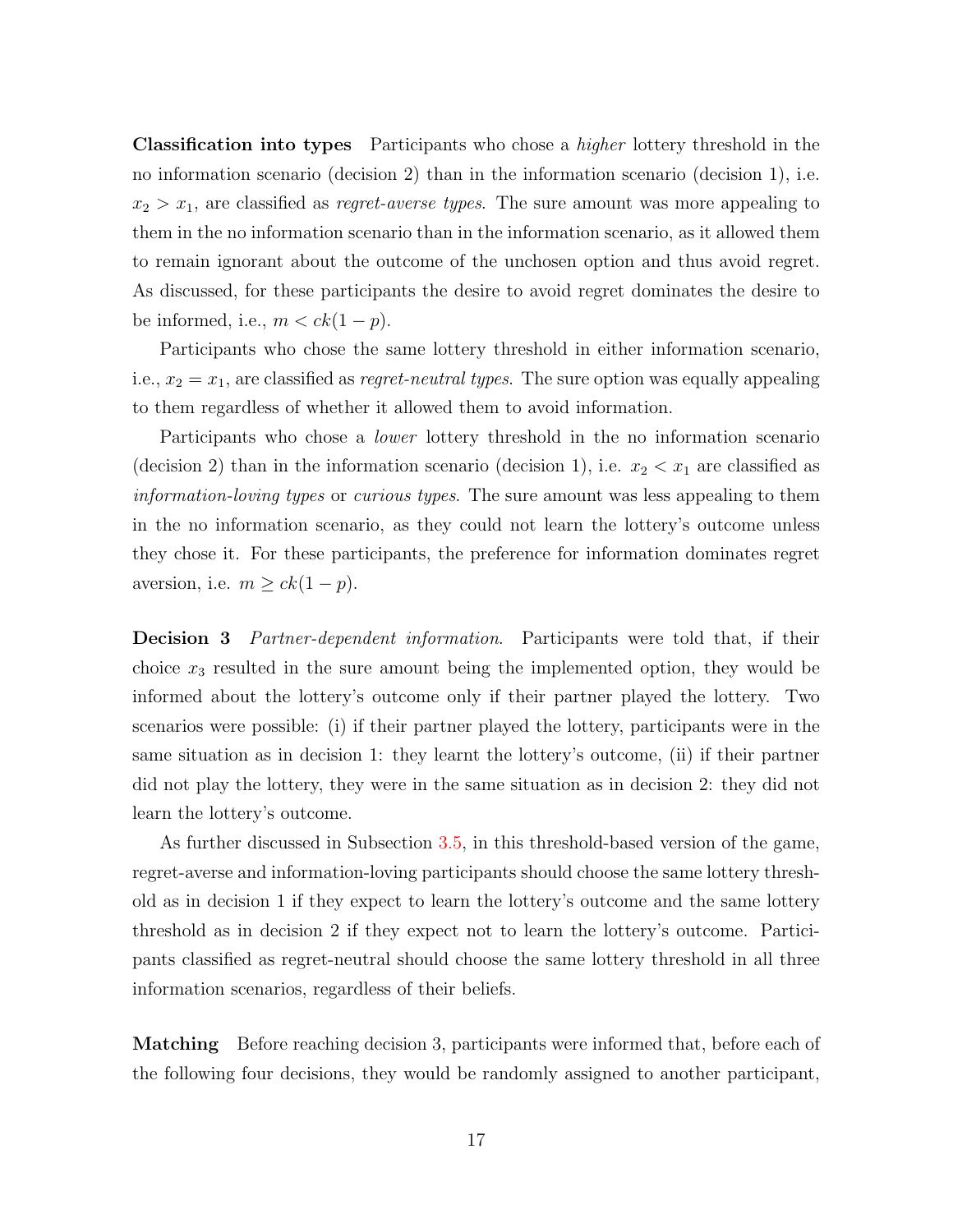each time a new one, whose identity would always remain anonymous. As we used matching groups of size 4 to increase the number of independent observations, each participant was also told that there were 3 potential participants that could be randomly assigned to him.

Feedback After each of the first three decisions, participants learnt the number randomly picked by the computer, and thus whether the implemented option was the lottery or the sure amount. In the latter case, the information provided varied across decisions as described above.

### 3.3 Regret game

In the second part of the experiment (decision 4 onwards), participants played the regret game described in Section [2.](#page-6-1) They had to decide between the sure amount (earning  $\epsilon$ 5 with certainty) and a lottery (earning "an amount" in  $\epsilon$  with 50% probability and  $\epsilon$ 0 with 50% probability). Unlike the previous part of the experiment, the lottery's outcome in case of success was given: it was calibrated using the lottery thresholds elicited in decisions 1 and 2. If participants chose the sure amount, they learnt the lottery's outcome only if their partner chose the lottery. This setting is identical in all the decisions in the second part of the experiment. The distinctive feature was given by the amount the lottery yielded if successful, as described in what follows.

**Decision 4** The lottery's payoff in case of success was *smaller* than the amount chosen in decision 1, namely  $x_1 - 2$ . This allowed us to test the prediction of the regret game when choosing the sure amount is the unique equilibrium in dominant strategies, i.e. when  $\theta < \frac{c}{p}$ .

**Decision 5** The lottery's payoff in case of success was *bigger* than the amount chosen in decision 2, namely  $x_2 + 2$ . This allowed us to test the prediction of the regret game when choosing the lottery is the unique equilibrium, i.e. when  $\theta > \frac{c}{p}(1 + k(1 - p)).$ 

**Decision 6** The lottery's payoff in case of success was in between the lottery threshold chosen in decision 1 and the lottery threshold in decision 2, namely  $\frac{x_1+x_2}{2}$ . This allowed us to study behaviour when the game has two pure-strategy Nash Equilibria. Decision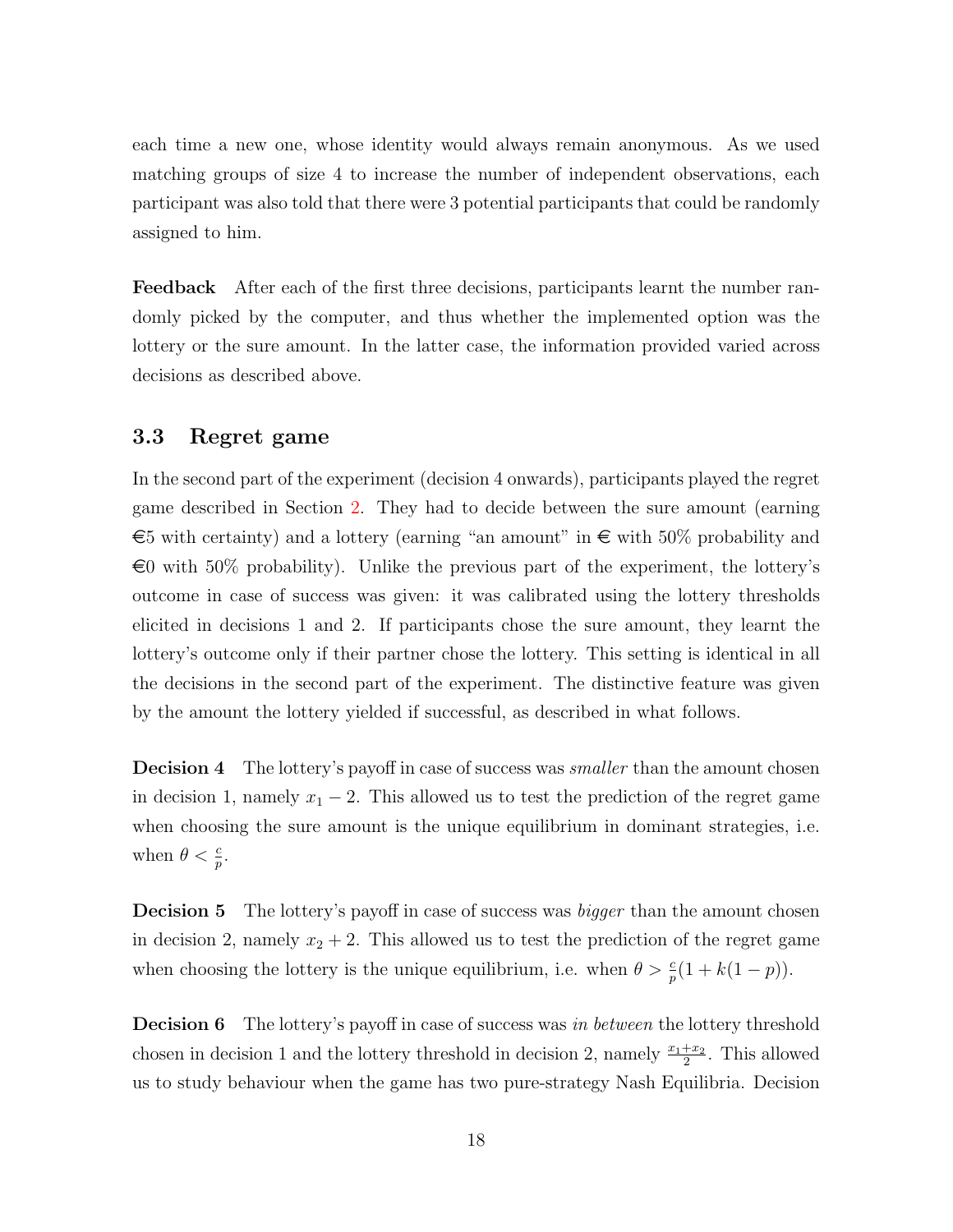6, being the most interesting case of the regret game and thus the core part of the experiment, was repeated another 19 times (decisions 7 to 25). Throughout these decisions, participants kept the same partner as in decision 6, and were informed about it.

## 3.4 Post-experimental questions and payment

After decision 25, the participants were asked some final, non-incentivised questions. We measured the Regret Scale [\(Schwartz et al.,](#page-29-8) [2002\)](#page-29-8), the Big-Five personality traits [\(Gosling et al.,](#page-29-9) [2003\)](#page-29-9) and demographic characteristics.

At the end of the experiment, each participant received: (i) a show-up fee of  $\epsilon 4$ , (ii) the payment for one randomly chosen decision out of the 25 decisions made, (iii) the payment for one randomly chosen belief out of the 23 beliefs elicited, but only if they correctly guessed their partner's choice. On average, a participant earned  $\epsilon$ 11.50 in the experiment.

### <span id="page-20-0"></span>3.5 Testable predictions

In decision 3, the threshold-based variant of the regret game, regret-neutral participants should choose the same lottery threshold as in decision 1 and in decision 2, independently of their beliefs. In contrast, regret-averse and information-loving participants should choose the same lottery threshold as in decision 1 if they believe that their partner will play the lottery (i.e., if they expect to learn the lottery's outcome) and the same lottery as in decision 2 if they believe that their partner will not play the lottery (i.e., if they expect not to learn the lottery's outcome). That is, they should choose a lottery threshold in between the thresholds chosen in the scenarios with and without information. As  $x_2 > x_1$  for regret-averse types and  $x_2 < x_1$  for information-loving types, for regret-averse (information-loving) participants  $x_3$  will exceed (fall short of)  $x_1$  and fall short of (exceed)  $x_2$ . For regret-neutral participants  $x_3$  will equal  $x_1$  and  $x_2$ . This yields our first testable prediction.

<span id="page-20-1"></span>**Prediction 1.** The partner-dependent lottery threshold  $x_3$  will exceed (fall short of) the lottery threshold  $x_1$  and fall short of (exceed) the lottery threshold  $x_2$  for regret-averse (information-loving) participants. The lottery thresholds  $x_1$ ,  $x_2$  and  $x_3$  will be the same for regret-neutral participants.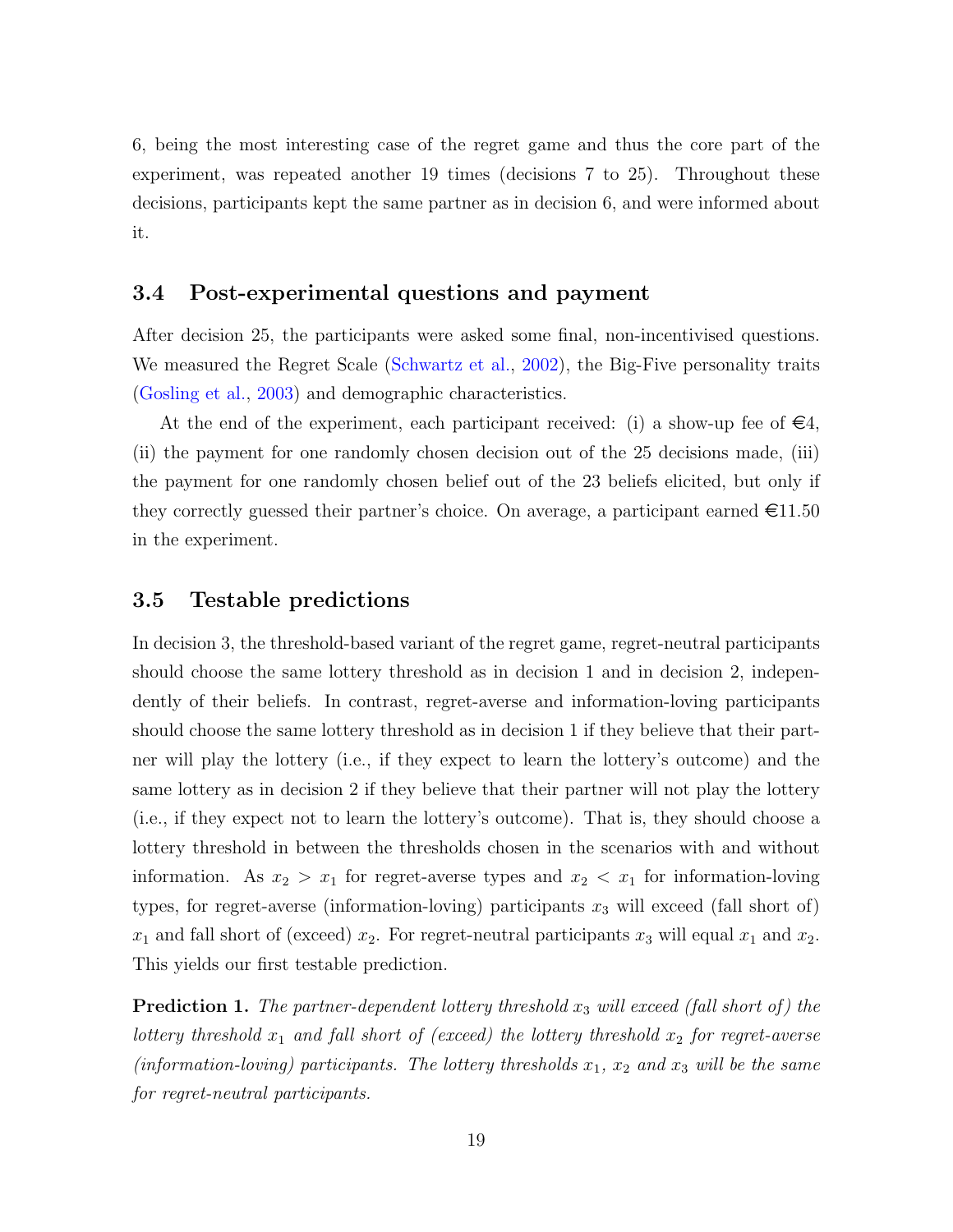Decision 4 tests Theorem [1](#page-13-1) part 1, i.e. it explores behaviour in the regret game when choosing the sure amount is the unique equilibrium in dominant strategies. Similarly, decision 5 tests Theorem [1](#page-13-1) part 2, i.e. it explores behaviour in the regret game when choosing the lottery is the unique equilibrium. This yields our second testable prediction.

<span id="page-21-2"></span>**Prediction 2.** Regret-averse and regret-neutral participants will choose the sure amount in decision 4 and the risky option in decision  $5^{12}$  $5^{12}$  $5^{12}$ 

Decision 6 and its repetitions test Theorem [1](#page-13-1) part 3, i.e. they explore behaviour in the regret game when it is a game of coordination with two pure strategy Nash Equilibria. A regret-averse type will choose the lottery if he believes that his partner will choose the lottery, and the sure amount otherwise. An information-loving type will choose the sure amount if he believes that his partner will choose the lottery, and the lottery otherwise. A regret-neutral type will be indifferent. This implies that beliefs will have an opposite effect for regret-averse participants and curious participants, and no effect for regret-neutral participants.

<span id="page-21-3"></span>**Prediction 3.** When the regret game is a game of coordination (decision 6 and its repetitions), believing that the partner will choose the lottery increases (decreases) a regret-averse (information-loving) participant's probability of choosing the lottery, and does not affect a regret-neutral participant's probability of choosing the lottery.

# <span id="page-21-0"></span>4 Experimental results

#### 4.1 Types

In our sample, 22% of the participants chose  $x_2 > x_1$  and are classified as *regret-averse* types  $(k > 0)$ . The sure amount was more appealing to them when it allowed them to avoid information and thus potential regret. Half the participants chose  $x_2 = x_1$  and are classified as *regret-neutral types* ( $k = 0$ ). The remaining participants chose  $x_2 < x_1$ and are classified as information-loving types. The sure amount is less appealing to them in the no information scenario, as they will not learn the lottery's outcome unless

<span id="page-21-1"></span> $12$ For information-loving types the game has a dominant strategy in decisions 4 and 5 only when  $x_1 - x_2 \leq 2$ . f  $x_1 - x_2 > 2$  the game has no dominant strategy – behaviour depends on beliefs.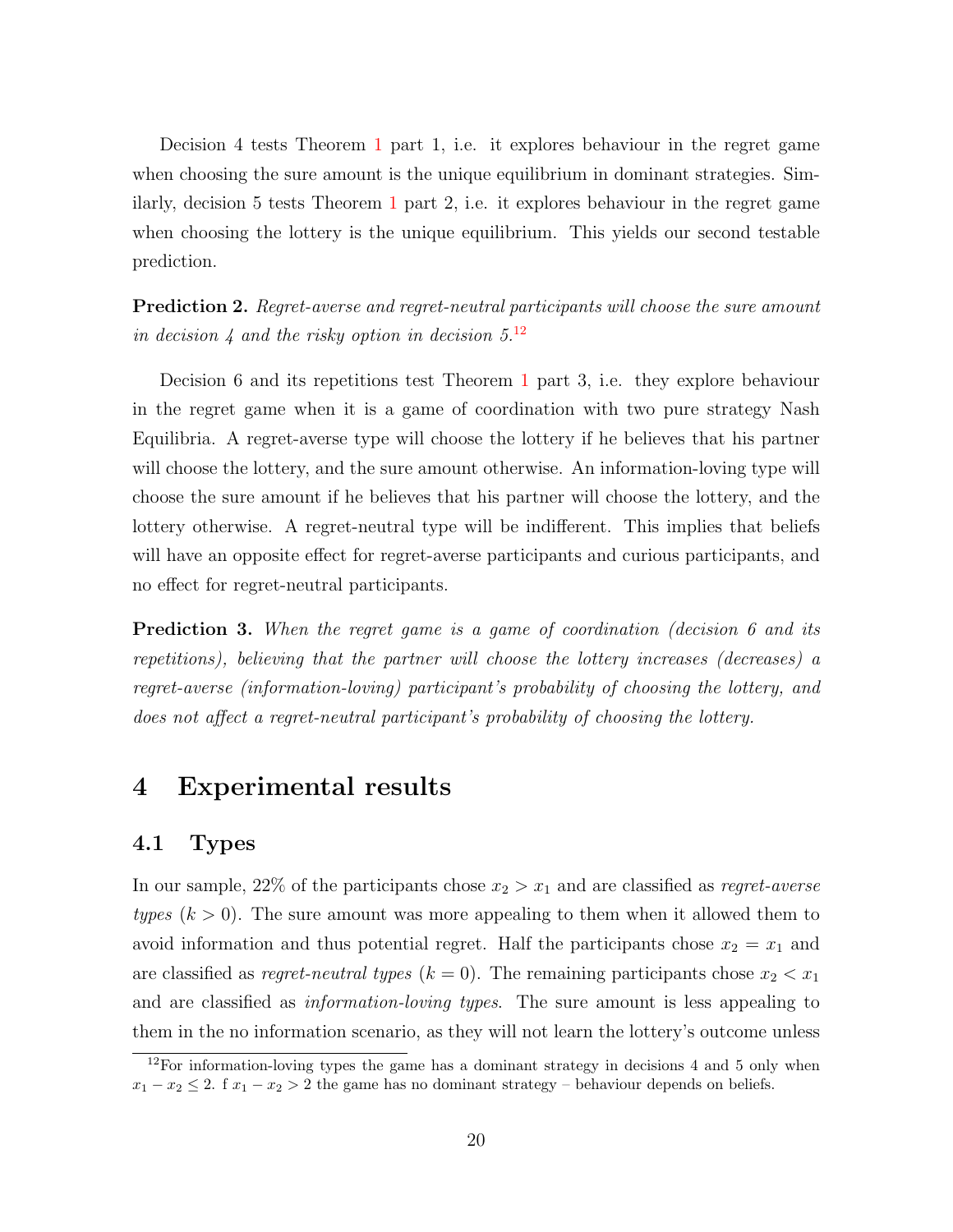they choose it.<sup>[13](#page-22-0)</sup> Figure [1](#page-22-1) shows the distribution of the coefficient of regret aversion k across our sample.

<span id="page-22-1"></span>

Figure 1: Distribution of k.

# 4.2 Threshold-based regret game

Table [1](#page-23-0) presents the amounts chosen in decision 1, decision 2 and decision 3 – overall and broken down by type. It can be observed that, consistent with Prediction [1,](#page-20-1) for regretneutral participants the mean amount chosen in decision 3 does not significantly differ from the mean amount chosen in decision 1 and the mean amount chosen in decision 2. For regret-averse participants (with no or weak preferences for information), mean  $x_3$ is higher than mean  $x_1$  and lower than mean  $x_2$ . For information-loving participants, the opposite happens: mean  $x_3$  is lower than mean  $x_1$  and higher than mean  $x_2$ .

<span id="page-22-0"></span>To check whether these differences are statistically significant, we run the Wilcoxon

<sup>&</sup>lt;sup>13</sup>As discussed, individuals will choose  $x_2 < x_1$  if they are regret neutral and have preferences for information  $(m > 0)$ , and if they are regret averse and have preferences for information that dominate their regret aversion  $(m \geq ck(1-p)).$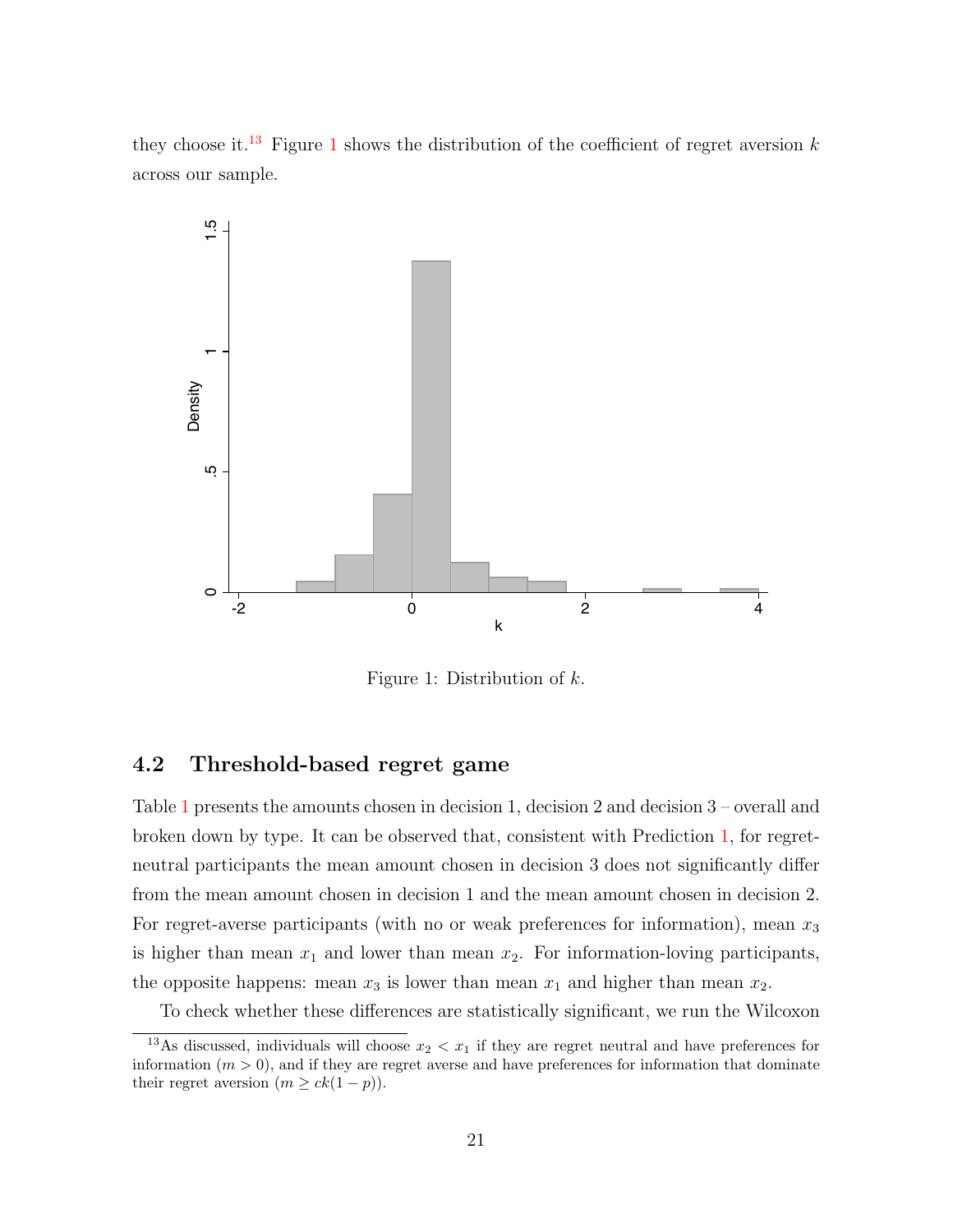<span id="page-23-0"></span>

|                                                         |           |         | regret averse regret neutral information loving | all     |
|---------------------------------------------------------|-----------|---------|-------------------------------------------------|---------|
| $x_1$                                                   | 9.15      | 11.53   | 12.33                                           | 11.22   |
|                                                         | (2.40)    | (2.04)  | (1.98)                                          | (2.39)  |
| $x_2$                                                   | 12        | 11.10   | 9.77                                            | 11.16   |
|                                                         | (2.56)    | (2.70)  | (2.34)                                          | (2.40)  |
| $x_3$                                                   | 11.25     | 11.64   | 11.10                                           | 11.41   |
|                                                         | (2.59)    | (2.30)  | (2.70)                                          | (2.47)  |
|                                                         | $-2.1***$ | $-0.11$ | $1.23**$                                        | $-0.19$ |
| $\begin{array}{c}\nx_1 - x_3 \\ x_2 - x_3\n\end{array}$ | $0.75*$   | $-0.54$ | $-1.33*$                                        | $-0.25$ |
| N                                                       | 32        | 73      | 39                                              | 144     |

Table 1: Mean amount chosen in D1-D3 by type

Standard deviation in parentheses.

The Wilcoxon test tests  $H_0: x_1 - x_3 = 0$  and  $H_0: x_2 - x_3 = 0$ . \*  $p < 0.1$ , \*\*  $p < 0.05$ , \*\*\*  $p < 0.01$ . "Information loving" includes regret neutral with  $m > 0$  and regret averse with  $m \ge c[1 + k(1 - p)].$ 

equality test on matched data. The null hypotheses  $H_0: x_1-x_3 = 0$  and  $H_0: x_2-x_3 = 0$ are rejected for regret-averse participants and information-loving participants, and not rejected for regret-neutral participants. Our data support Prediction [1.](#page-20-1)

**Result 1.** The partner-dependent lottery threshold  $x_3$  is significantly higher (lower) than the lottery threshold  $x_1$  and significantly lower (higher) than the lottery threshold  $x_2$  for regret-averse (information-loving) participants. It is not significantly different from  $x_1$  and  $x_2$  for regret-neutral participants.

Prediction [1](#page-20-1) implies that the partner-dependent lottery threshold  $x_3$  chosen by a regret-averse participant will be highly correlated with his first order belief about the amount chosen by his partner. This correlation should be higher than for non regretaverse participant. This is due to the fact that, as discussed, regret aversion induces a desire to coordinate. Let  $\rho$  denote the correlation between a participant's  $x_3$  and the lottery threshold he believes his partner to choose in decision 3. We find that the correlation for regret-averse participants,  $\rho_{RA}$ , equals 0.77, the one for regret-neutral participants,  $\rho_{RN}$ , equals 0.45, and that for non regret-averse participants (i.e. regretneutral and information-loving participants),  $\rho_{-RA}$ , equals 0.47. The test for equality of correlation coefficients rejects the null hypotheses  $H_0: \rho_{RA} = \rho_{RN}$  and  $H_0: \rho_{RA} = \rho_{\neg RA}$ . In particular,  $\rho_{RA}$  is significantly higher than  $\rho_{RN}$  ( $p = 0.01$ ), and  $\rho_{RA}$  is significantly higher than  $\rho_{\neg RA}$  ( $p = 0.01$ ).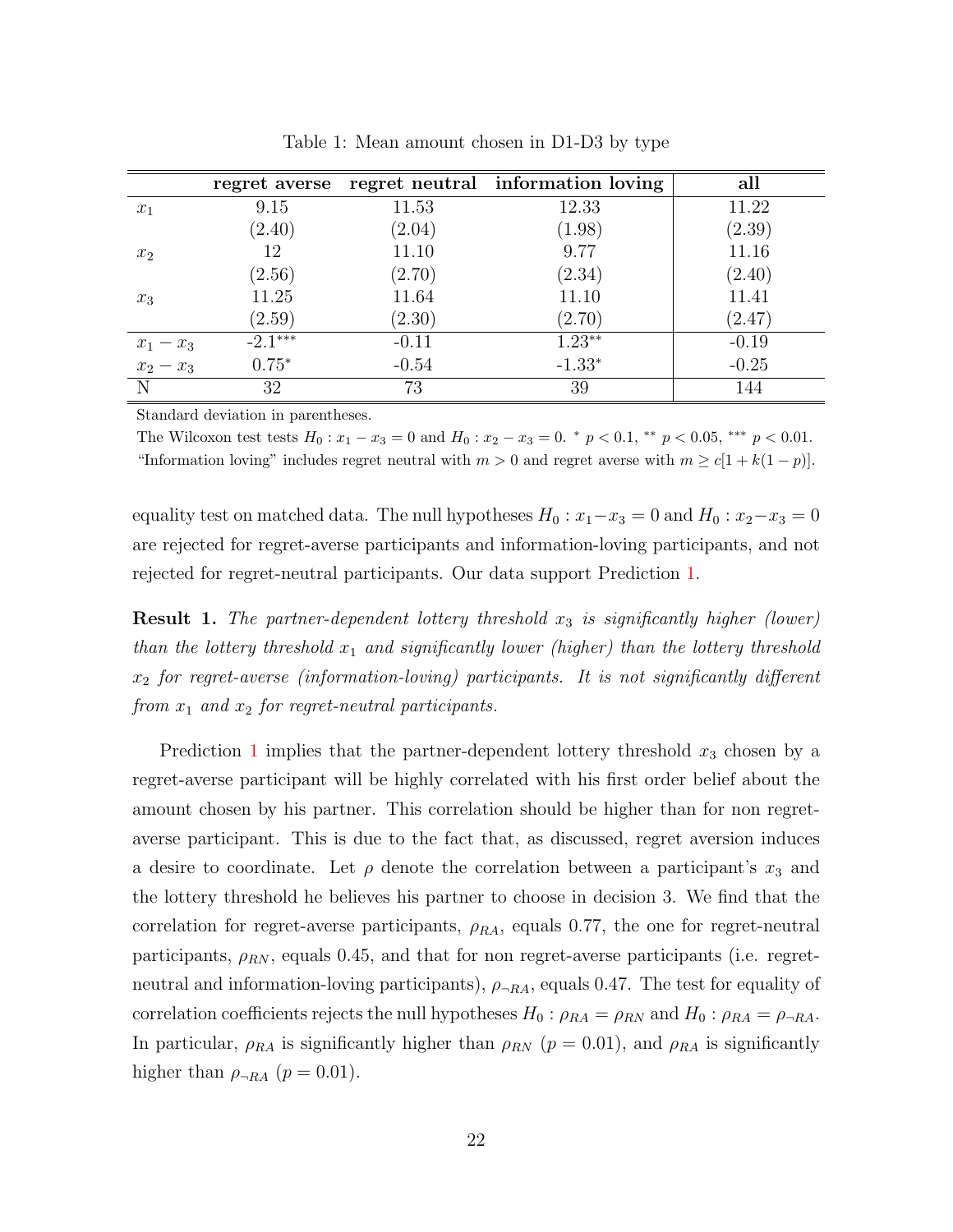|            |        | regret averse   regret neutral | information loving             |     |
|------------|--------|--------------------------------|--------------------------------|-----|
|            |        |                                | $x_1-x_2 \leq 2   x_1-x_2 > 2$ |     |
| Decision 4 |        | 18%                            | $29\%$                         | 60% |
| Decision 5 | $66\%$ | 82%                            | 75%                            | 60% |

<span id="page-24-0"></span>Table 2: Fraction of agents choosing the lottery in D4 and D5 by type

### 4.3 Regret game

When the regret game has a unique equilibrium in dominant strategies, the large majority of participants should choose it, regardless of their type and beliefs. Table [2](#page-24-0) shows the percentages of participants choosing the lottery in decision 4 and decision 5 by type. In line with Prediction [2,](#page-21-2) most regret-averse and regret-neutral participants chose the sure amount in decision 4 and the lottery in decision 5. Moreover, in line with Prediction [2,](#page-21-2) most information-loving participants chose the sure amount in decision 4 and the lottery in decision 5 when  $x_1 - x_2 \le 2$ , i.e. when the sure amount was the unique equilibrium in decision 4 and the lottery was the unique equilibrium in decision 5. When the game had no dominant strategy, i.e. when  $x_1 - x_2 > 2$ , the percentages of informating-loving participants choosing the sure amount in decision 4 and the lottery in decision 5 were remarkably lower. Our results support Prediction [2.](#page-21-2)

**Result 2.** When the unique equilibrium of the regret game is to choose the sure amount, most participants choose the sure amount, regardless of their type. When the unique equilibrium of the regret game is to choose the lottery, most participants choose the lottery, regardless of their type.

When the regret game is a game of coordination, regret-averse types should choose what they believe their partner will choose, whereas information-loving types should choose what they believe their partner will not choose. Regret-neutral types will be indifferent. This implies that a participant's belief on the behaviour of his partner should have an opposite effect for regret-averse participants and for information-loving participants, and no effect for regret-neutral participants. In particular, believing that the partner will choose the lottery should increase the probability of choosing lottery for regret-averse participants and decrease it for information-loving participants.

We reshape our dataset so that each individual is observed as many times as the repetitions of decision 6, and use the dataset as a panel. Using a logit model, we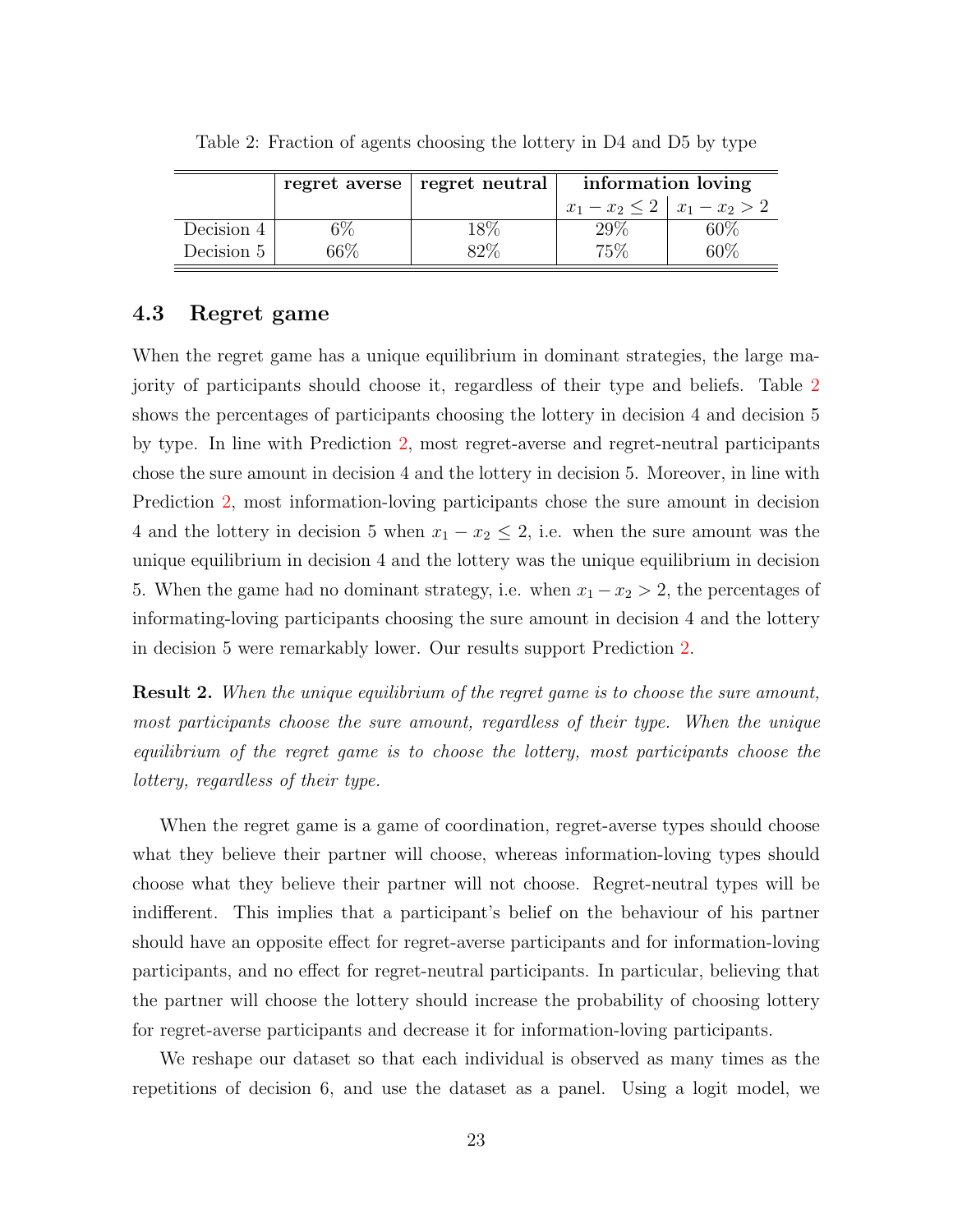estimate the marginal effect of beliefs on choice by type. $^{14}$  $^{14}$  $^{14}$ 

A description of our control variables follows. The variable belief equals 1 if the individual believes that his partner is choosing the lottery in the current round and 0 if he believes that his partner is choosing the sure amount. The variables beliefs \*regret averse, beliefs<sup>\*</sup>information loving and beliefs<sup>\*</sup>regret neutral equal belief if the agent is regret averse, information lover and regret neutral respectively. The variable past regret captures regret generated by previous decisions, and equals 1 (i) if an individual has not chosen the lottery in the previous round, while his partner has, and the lottery has been successful, or (ii) if an individual has chosen the lottery in the previous round and the lottery was not successful. It equals 0 otherwise.<sup>[15](#page-25-1)</sup> In column (1), labelled *Baseline*, we control for *beliefs*\*regret averse, *beliefs*\*information loving and *beliefs*\*regret neutral. In column  $(2)$ , labelled *Baseline + past regret*, we additionally control for past regret. In column (3), labelled Controls, we additionally control for demographics (female dummy, student dummy and age), and in column (4), labelled  $Contents + Big 5$  we additionally control for the Big-Five personality traits.

Consistently with Prediction [3,](#page-21-3) believing that their partner will choose the lottery significantly increases regret-averse participants' likelihood of choosing the lottery. However, the same holds for regret-neutral participants and information-loving participants - although for regret-neutral participants the magnitude of the coefficients is smaller than for regret-averse participants. This significantly positive relationship between own behaviour and beliefs about others is consistent with recent experimental evidence and suggests that participants exhibit conformist preferences [\(Charness](#page-28-1) [et al.,](#page-28-1) [2019;](#page-28-1) [Charness et al.,](#page-28-2) [2017\)](#page-28-2) – sufficiently strong to dominate their desire to be informed. In particular, the correlation between behaviour and first-order beliefs can be explained by social conformity, i.e. the desire to adjust to the behaviour of others, or by a consensus effect, i.e. believing that others will do the same as us.

**Result 3.** Believing that their partner will choose the lottery significantly increases participants' probability to choose the lottery, for every type.

<span id="page-25-0"></span><sup>&</sup>lt;sup>14</sup>We cluster the standard errors at the matching groups-levels. We also repeat all our regressions using a logit model with random effects. Our results do not change.

<span id="page-25-1"></span> $15$ Note that, while both (i) and (ii) can be interpreted as regret driven by past, unsuccessful decisions, their nature can potentially differ. While (i) captures peer-induced regret, as well as personal loss, (ii) only captures loss. Given that, we also repeat our regressions splitting *past regret* into two dummies respectively corresponding to cases (i) and (ii). Our results do not change.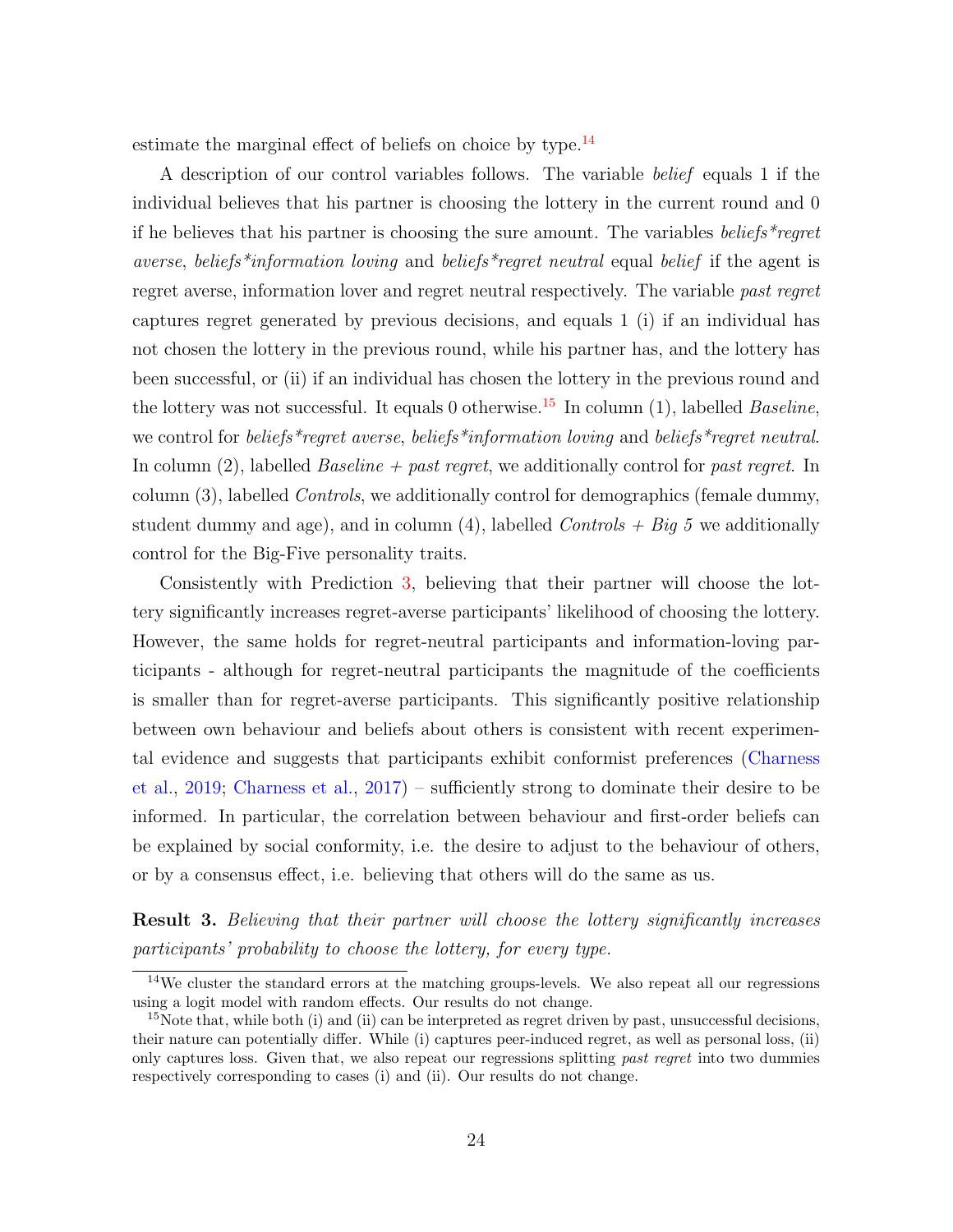Among the participants who choose what they believe their partner to choose, i.e. who try to coordinate, 64% choose the lottery and 36% choose the sure amount. Regretaverse participants try to coordinate on the sure amount more often than the other participants, thus supporting the key insight of our model: regret can facilitate coordination on the sure amount. Finally, having experienced regret in the past, being female and being a student significantly increase the probability of choosing the lottery.

| Dep. var.: choice                      | <b>Baseline</b> | Baseline $+$ | Controls   | $\text{Controls}$ + |
|----------------------------------------|-----------------|--------------|------------|---------------------|
|                                        |                 | past regret  |            | Big~5               |
|                                        |                 |              |            |                     |
| belief <sup>*</sup> regret averse      | $0.175***$      | $0.167***$   | $0.166***$ | $0.166***$          |
|                                        | (0.032)         | (0.033)      | (0.033)    | (0.033)             |
| belief <sup>*</sup> information loving | $0.148***$      | $0.137***$   | $0.137***$ | $0.139***$          |
|                                        | (0.027)         | (0.029)      | (0.028)    | (0.028)             |
| belief*regret neutral                  | $0.186***$      | $0.172***$   | $0.167***$ | $0.170***$          |
|                                        | (0.027)         | (0.028)      | (0.027)    | (0.027)             |
| N                                      | 2880            | 2736         | 2736       | 2736                |

Table 3: Impact of beliefs on choice by type

Marginal effects from logit regression.  $\frac{*}{p} < 0.1, \frac{**}{p} < 0.05, \frac{***}{p} < 0.01$ . Standard errors in parentheses, clustered at matching group-level.

# <span id="page-26-0"></span>5 Discussion

An individual can only experience regret if she learns about an unchosen alternative. In many situations, ranging from technology adoption to ordering food in a restaurant, learning about the unchosen alternative is possible only if someone else chose it. In this paper, we have developed a model of regret aversion where the probability of learning about the alternative depends on the behaviour of others. This implies that individuals who act under the anticipation of future regret are partaking in a multi-player game and not each in their own one-person decision problem. When choosing between a risk-free status quo and a new and risky option that outperforms the status quo in expectation, individuals holding standard preferences would choose the risky option, whereas regret-averse individuals may coordinate on the status quo. The status quo becomes an equilibrium outcome because it provides individuals with insurance against anticipated regret. In the example of technology adoption, a new technology that is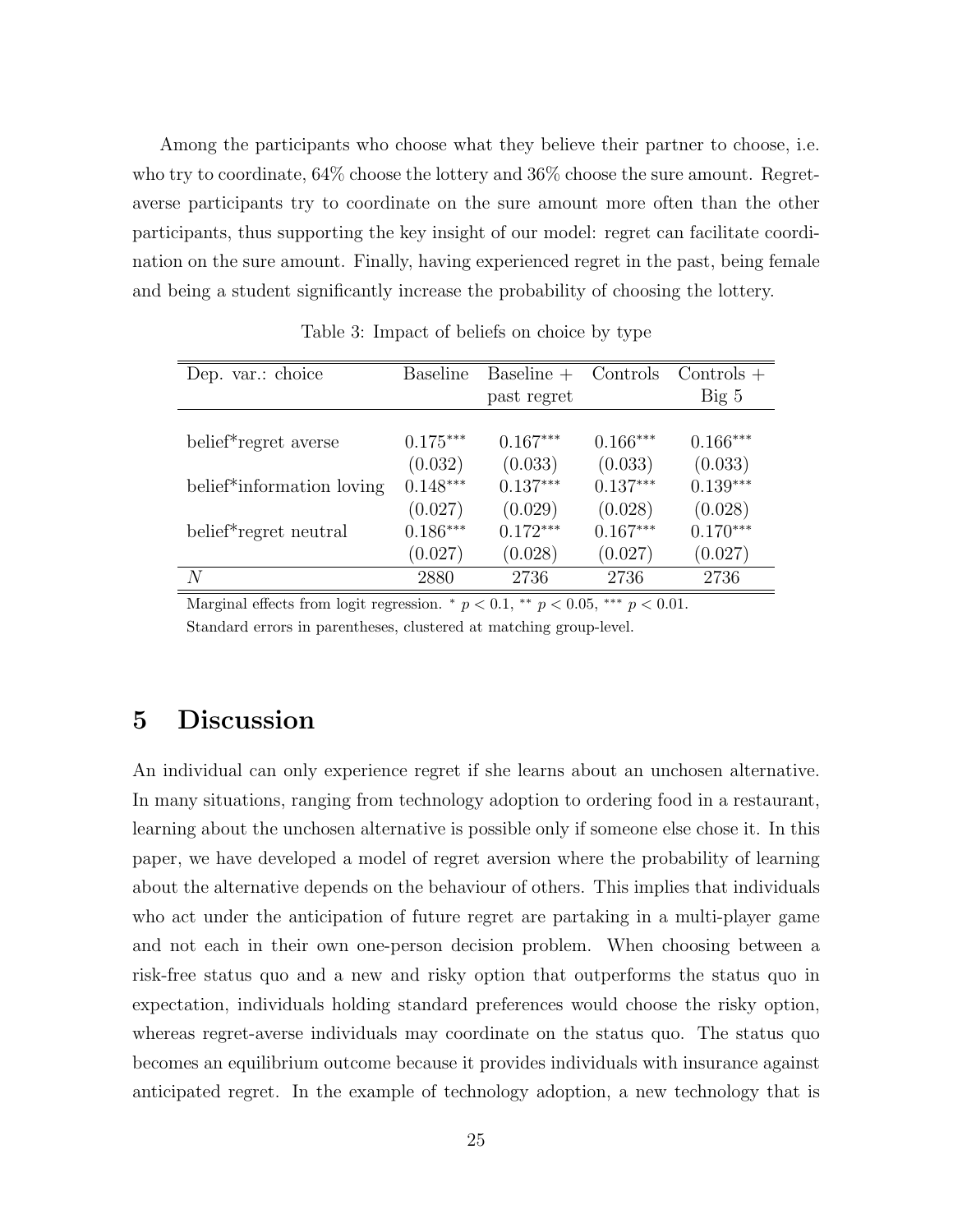unequivocally beneficial for expected utility-maximisers may be shunned if individuals are regret averse, as uniform non-adoption of the new technology insures them against anticipated regret. In fact, evidence shows that new technologies take time to diffuse, even in developed nations. An example is the diffusion of hybrid corn in Iowa in the 1940s [\(Ryan and Gross,](#page-29-0) [1943\)](#page-29-0). Ryan and Gross found that most farmers only adopted the new technology based on the experiences of neighbours in their community, despite the fact that many of them had learned about the superiority of the new technology from salesmen.

We have tested the predictions of a two-player variant of our regret game through a laboratory experiment. We classified participants into types based on their decisions in a threshold-based variant of the regret game. Then, in the core part of the experiment, we asked participants to choose between a sure amount of money and a lottery. If they did not choose the lottery, they learnt its outcome only if their partner chose the lottery. Our experimental data show that, as predicted by our model, regret-averse participants tried to coordinate with their partner. Believing that their partner chose the lottery significantly increased their likelihood of choosing the lottery. However, non regret-averse participants tried to coordinate with their partners too. This suggests that participants hold (also) conformist preferences, which is consistent with recent experimental evidence [\(Charness et al.,](#page-28-1) [2019;](#page-28-1) [Charness et al.,](#page-28-2) [2017\)](#page-28-2).

Potential extensions of the model abound. The following three variants would yield equilibria where some fraction of the players would opt for the risky option, while the remainder would not. The first would be similar to the bank run model of [Diamond](#page-28-8) [and Dybvig](#page-28-8) [\(1983\)](#page-28-8), in that some subset of the population have standard preferences, while the remainder are regret-averse. The second would be to split the population into two groups that have different likelihoods of finding out about the alternative, or that are able to reap different benefits from it, like in the Language Game of [\(Neary,](#page-29-10) [2012\)](#page-29-10). The last variant would be to imagine that the agents are connected through a network typology, where some agents are better connected than others, and thus the likelihood of finding out about the risky option becomes individual-specific. This has been shown to matter for technology adoption. For example, [Banerjee et al.](#page-28-9) [\(2013\)](#page-28-9) show that the centrality of agents that participate first in a technology adoption programme affects the subsequent diffusion of adoption by less connected agents.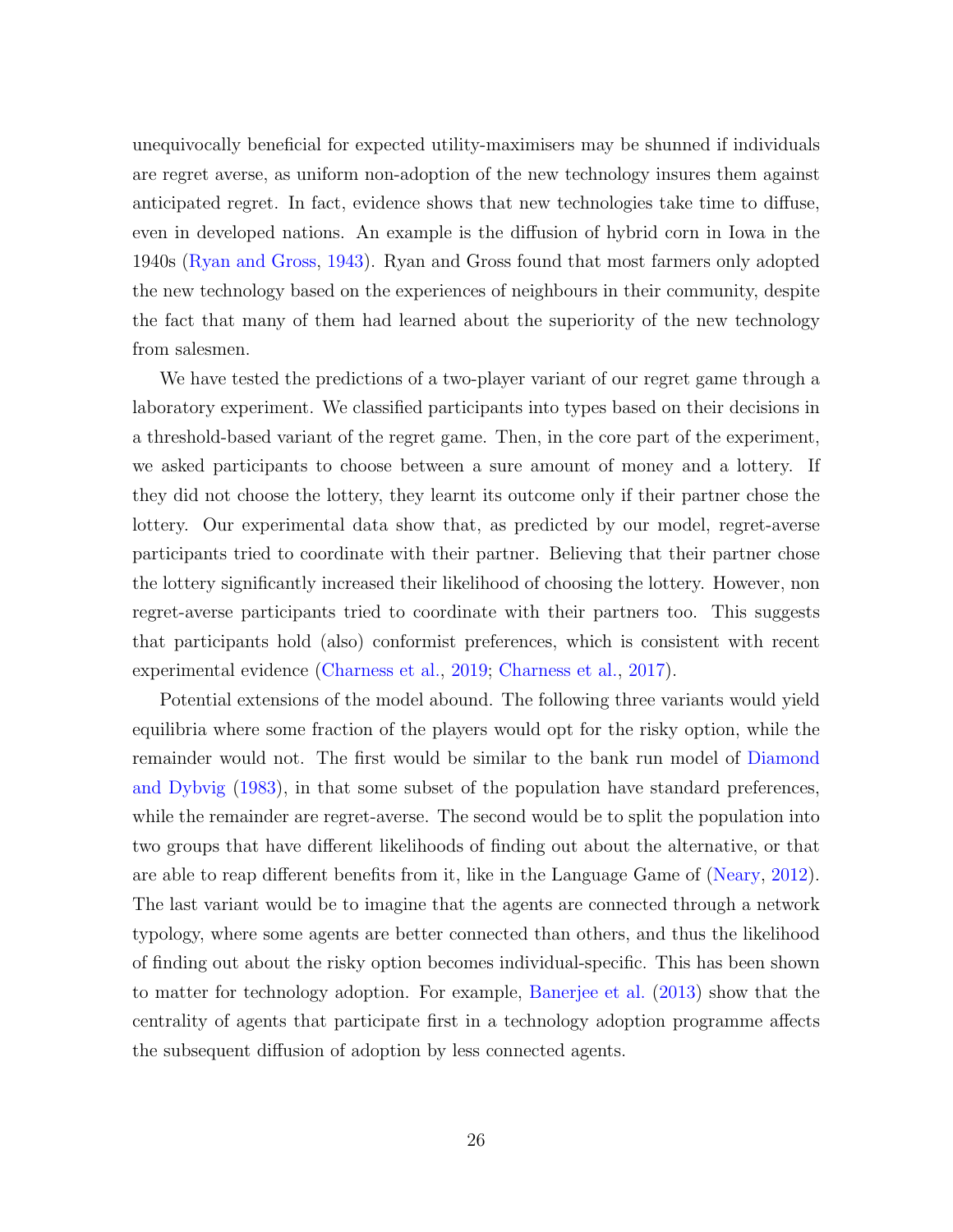# References

- <span id="page-28-0"></span>Ariely, D., Levav, J., 12 2000. Sequential choice in group settings: Taking the road less traveled and less enjoyed. Journal of Consumer Research 27 (3), 279–290.
- <span id="page-28-9"></span>Banerjee, A., Chandrasekhar, A. G., Duflo, E., Jackson, M. O., 2013. The diffusion of microfinance. Science 341 (6144).
- Banerjee, A. V., 1992. A simple model of herd behavior. The Quarterly Journal of Economics 107 (3), 797–817.
- <span id="page-28-7"></span>Becker, G. M., DeGroot, M. H., Marschak, J., 1964. Measuring utility by a single risponse sequential method. Behavioral Science 9, 226–232.
- Bikhchandani, S., Hirshleifer, D., Welch, I., 1992. A theory of fads, fashion, custom, and cultural change as informational cascades. Journal of Political Economy 100 (5), pp. 992–1026.
- <span id="page-28-5"></span>Carlsson, H., Damme, E. v., 1993. Global games and equilibrium selection. Econometrica 61 (5), 989–1018.
- <span id="page-28-1"></span>Charness, G., Naef, M., Sontuoso, A., 2019. Opportunistic conformism. Journal of Economic Theory 180, 100–134.
- <span id="page-28-2"></span>Charness, G., Rigotti, L., Rustichini, A., 2017. Social surplus determines cooperation rates in the one-shot prisoner's dilemma. Games and Economic Behavior 100, 113– 124.
- <span id="page-28-8"></span>Diamond, D. W., Dybvig, P. H., 1983. Bank runs, deposit insurance, and liquidity. Journal of Political Economy 91 (3), pp. 401–419.
- <span id="page-28-4"></span>Falk, A., Zimmermann, F., 2016. Beliefs and utility: Experimental evidence on preferences for information. IZA Discussion Paper No. 10172.
- <span id="page-28-3"></span>Filiz-Ozbay, E., Ozbay, E. Y., 2007. Auctions with anticipated regret: Theory and experiment. The American Economic Review 97 (4), 1407 – 1418.
- <span id="page-28-6"></span>Fishbacher, U., 2007. z-tree: Zurich toolbox for ready-made economic experiments. Experimental Economics 10 (5), 171–178.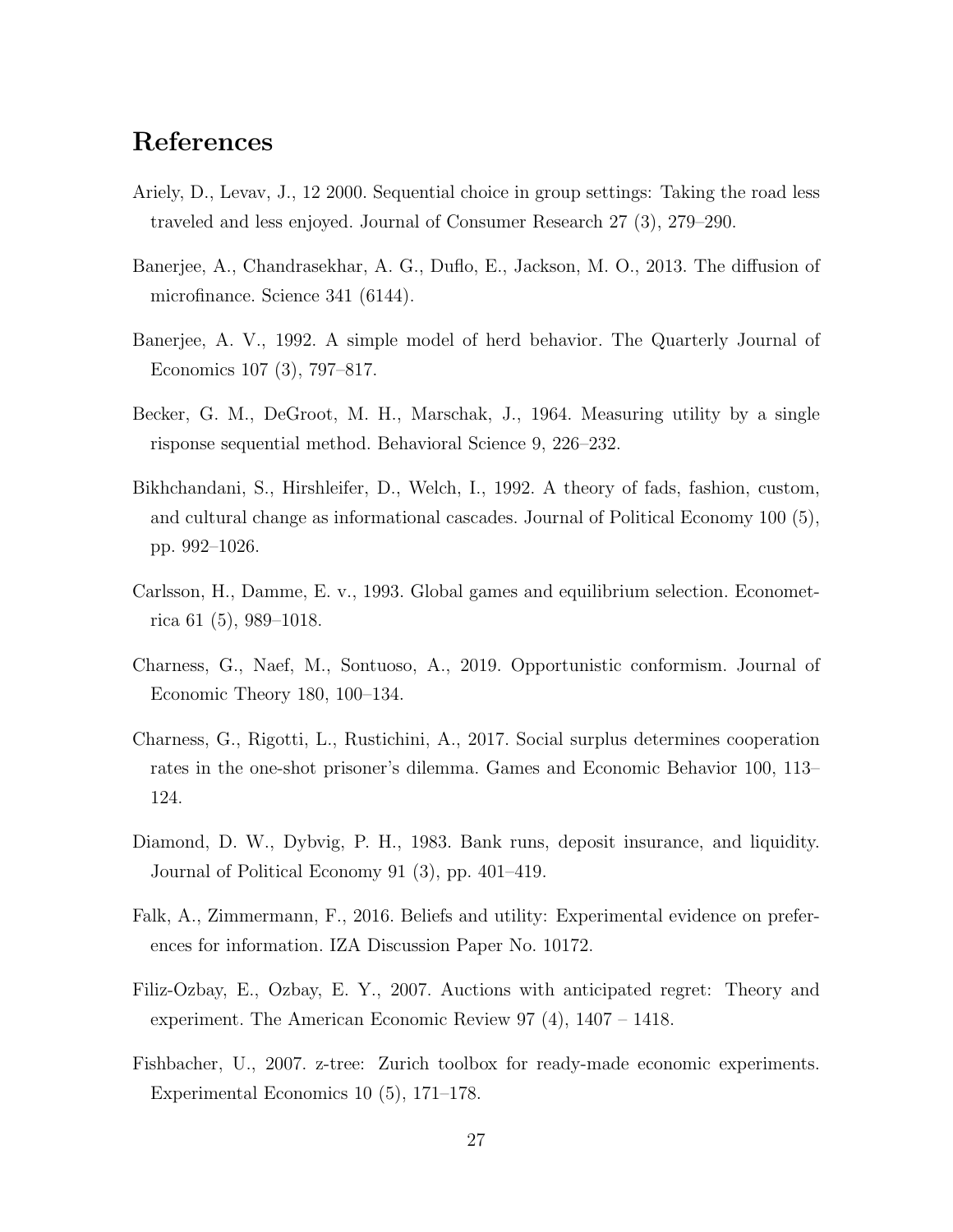- <span id="page-29-9"></span>Gosling, S. D., Rentfrow, P. J., Jr, W. B. S., 2003. A very brief measure of the big-five personality domains. Journal of Research in Personality 37, 504–528.
- <span id="page-29-5"></span>Kandori, M., Mailath, G. J., Rob, R., 1993. Learning, mutation, and long run equilibria in games. Econometrica 61 (1), 29–56.
- <span id="page-29-3"></span>Loewenstein, G., 1994. The psychology of curiosity: A review and reinterpretation. Psychological Bulletin 116 (1), 75–98.
- <span id="page-29-4"></span>Masatlioglu, Y., a. Y. Orhun, Raymond, C., 2017. Intrinsic information preferences and skewness. Ross School of Business Paper.
- Morris, S., January 2000. Contagion. Review of Economic Studies 67 (1), 57–78.
- <span id="page-29-7"></span>Morris, S., Shin, H. S., 2003. Global games: Theory and applications. In: in "Advances in Economics and Econometrics, the Eighth World Congress", Dewatripont, Hansen and Turnovsky, Eds.
- <span id="page-29-10"></span>Neary, P. R., 2012. Competing conventions. Games and Economic Behavior 76 (1), 301 – 328.
- <span id="page-29-0"></span>Ryan, B., Gross, N., 1943. The diffusion of hybrid seed corn in two Iowa communities. Rural Sociology 8 (1), 15–24.
- <span id="page-29-1"></span>Sarver, T., 2008. Anticipating regret: Why fewer options may be better. Econometrica 76 (2), 263–305.
- <span id="page-29-8"></span>Schwartz, B., Ward, A., Monterosso, J., Lyubomirsky, S., White, K., Lehman, D. R., 2002. Maximizing versus satisficing: Happiness is a matter of choice. Journal of Personality and Social Psychology 83 (5), 1178–1197.
- <span id="page-29-2"></span>Shiller, R. J., May 2006. Irrational Exuberance, 2nd Edition. Broadway Business.
- <span id="page-29-6"></span>Young, H. P., 1993. The evolution of conventions. Econometrica 61 (1), 57–84.
- Young, H. P., 2009. Innovation diffusion in heterogeneous populations: Contagion, social influence, and social learning. American Economic Review 99 (5), 1899–1924.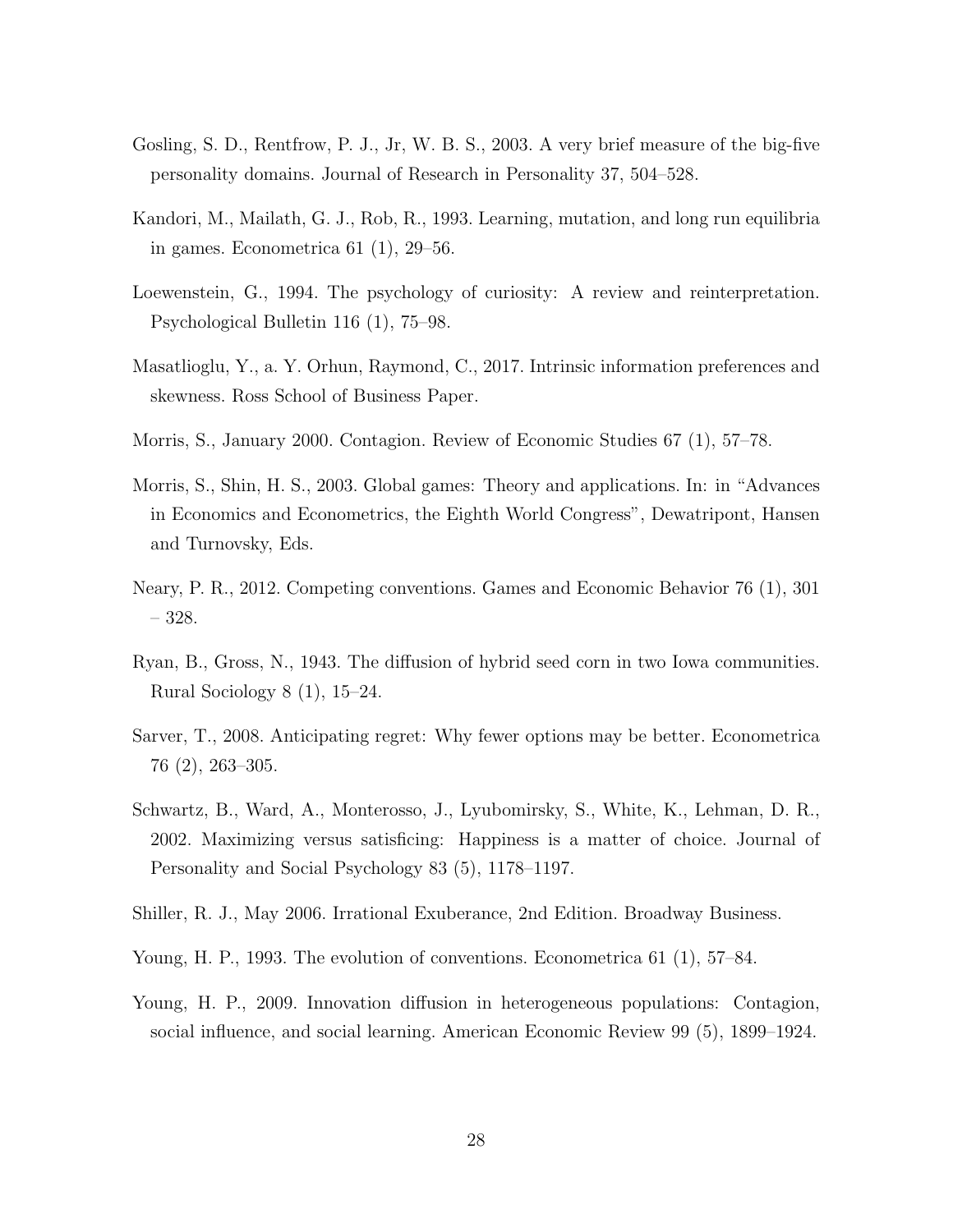# Appendix

# <span id="page-30-0"></span>A Proofs

## Threshold rules

A regret-averse information-loving decision maker will choose the risky option if and only if

$$
p(\theta - c + m) + (1 - p)(-c - kc + m) \ge -pqk(\theta - c) + pqm + (1 - p)qm
$$

Rearranging yields the threshold rule [\(9\)](#page-10-1):

$$
p\theta - c - kc + m + pkc \ge -pqk\theta + pqkc + qm
$$

$$
\theta \ge \frac{c[1 + k(1 - p(1 - q)) - m(1 - q)}{p(1 + qk)} = \tilde{\theta}^{**}(q)
$$

For  $m = 0$ , the threshold rule [\(3\)](#page-7-4) is obtained.

For  $q \in (0, 1)$ , the derivative of  $(9)$  with respect to q is:

$$
\frac{d\tilde{\theta}^{**}(q)}{dq} = \frac{ckp(p+pqk) - (c + ck - ckp + ckpq)pk}{p^2(1 + kq)^2} - \frac{-m(p+pqk) - pk(m-mq)}{p^2(1 + qk)^2}
$$

Rearranging yields [\(10\)](#page-10-0):

$$
\frac{d\tilde{\theta}^{**}(q)}{dq} = \frac{ckp^2 - cpk - ck^2p + ck^2p^2}{p^2(1 + kq)^2} - \frac{-mp - pkm}{p^2(1 + qk)^2}
$$

$$
= -\frac{c k(1 + k)(1 - p)}{p(1 + kq)^2} + \frac{m}{p} \frac{(1 + k)}{(1 + qk)^2}
$$

For  $m = 0$ , [\(6\)](#page-9-0) is obtained.  $\frac{d\tilde{\theta}^{**}(q)}{dq} > 0$  if and only if

$$
\frac{m}{p} \frac{(1+k)}{(1+qk)^2} > \frac{c k(1+k)(1-p)}{(1+qk)^2}
$$

 $m > ck(1-p)$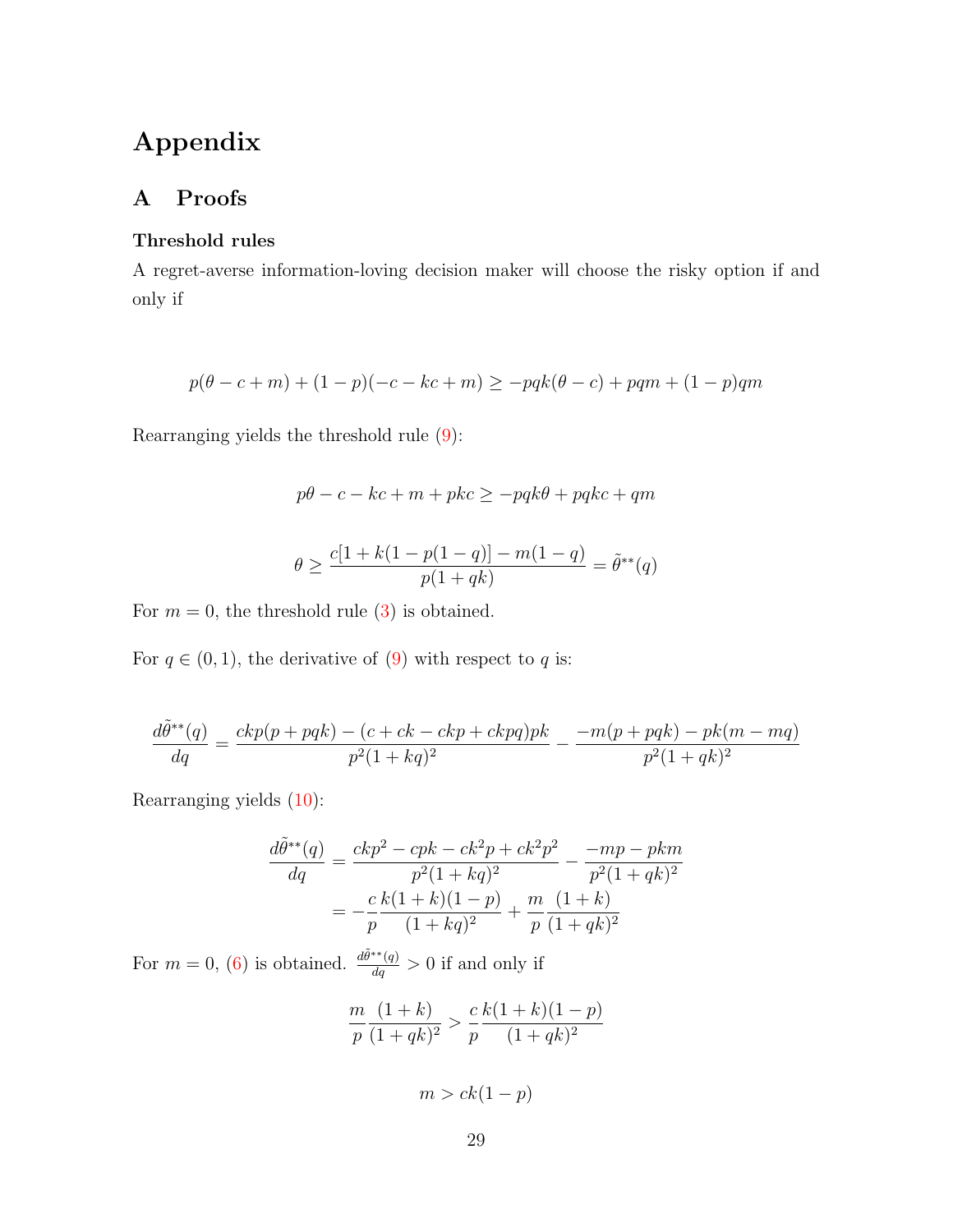#### Proof of Theorem [1](#page-13-1)

Cases [1](#page-13-2) and [2](#page-14-0) have already been shown and are trivial as for such outcome levels, the strategic situation boils to a dominant strategy game with each player having the same decision problem. Consider Case [3.](#page-14-1) It is easy to see that both symmetric profiles are Nash Equilibria over this range. To see why these are the *only* Nash Equilibria, consider the value of  $q_i$  at which the agent is indifferent between the safe option and the risky option. That is, define  $q^*$  such that

$$
p\theta - c - (1 - p)kc = -pq^*k(\theta - c)
$$

If  $q_i < q^*$  then the best-response for player i is to choose  $a_i = 0$ , while if  $q_i > q^*$  then his best-response is  $a_i = 1$ . In the case that  $q_i = q_i^*$ , both actions are best-responses.

Symmetric behaviour is always an equilibrium so we need only consider action profiles where behaviour is not symmetric. So, consider a profile, **a**, such that  $a_i = 0$  and  $a_k = 1$  for some  $j, k \in \mathcal{N}$ . If **a** is a NE then it must be that  $q_j \leq q^* \leq q_k$ . However, by the way in which we defined the probability function in  $(13)$ , it must also be the case that  $q_j = q_k + \frac{1}{n-1} > q_k$ , which is a contradiction.

# B Experimental instructions

#### Instructions

Welcome to the study.

Please note that you may not talk to the other participants at any time during the entire study. Should this happen, we will be forced to terminate the study.

Please read these instructions carefully.

In this study, you will make 25 decisions.

At the end of the study, you will be paid in cash for ONE of these 25 decisions, picked at random by the computer.

Each decision is equally likely to be picked. So you should regard each decision as if it was the relevant one.

In addition, we will ask you 23 additional questions.

At the end of the study, ONE of the additional questions will be randomly picked and paid on the base of your answer.

Each question is equally likely to be picked. So you should answer each question, as if it were the relevant one.

In addition, you will receive  $\in 4$  for your participation in the study.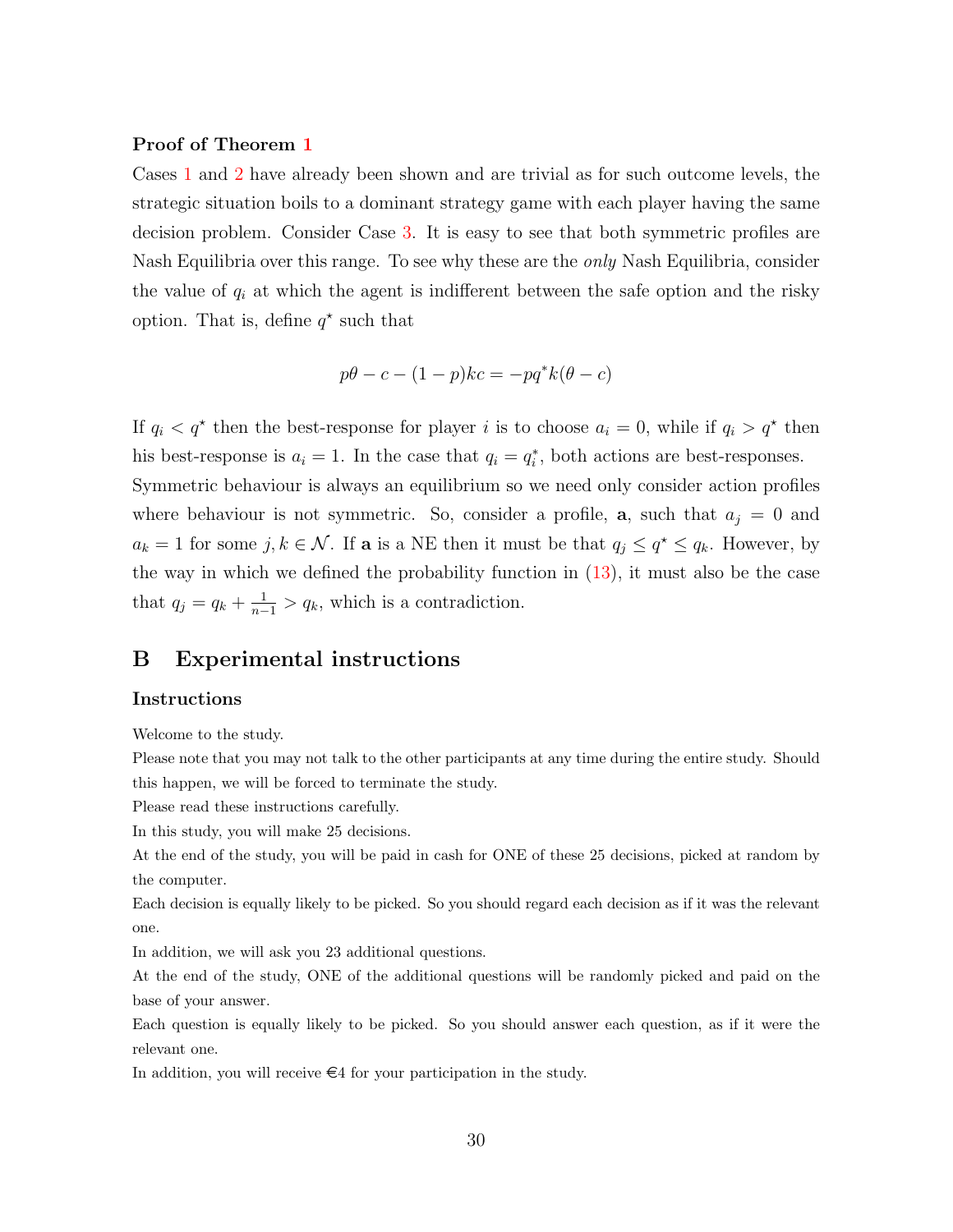#### Instructions about the first part of the study

Please read these instructions carefully.

In the first part of the study, we will give you two options.

| Left                                                                                   | Right |  |
|----------------------------------------------------------------------------------------|-------|--|
| $\infty$ with 50% probability and $\infty$ with 50% probability $\in$ 5 with certainty |       |  |

First, you must specify the smallest number x, such that you would prefer option "Left" to option "Right". You can choose any number in the list (5; 6; 7; 8; 9; 10; 11; 12; 13; 14; 15).

After you have submitted your decision, the computer will randomly pick a number from the list (5; 6; 7; 8; 9; 10; 11; 12; 13; 14; 15).

All numbers have the same probability of being picked.

If the number picked by the computer is smaller than the number x you chose, then Right will be the selected option. This means that you will get  $\epsilon$ 5.

If the number picked by the computer is equal to or bigger than the number x you chose, then Left will be the selected option. This means that you will get the number of  $\epsilon$  picked by the computer with 50% probability and 0 with 50% probability.

If you have any questions, please raise your hand and we will come to you.

#### Decision 1 (on screen only)

You have two options.

| Left                                                                                   | Right |
|----------------------------------------------------------------------------------------|-------|
| $\infty$ with 50% probability and $\infty$ with 50% probability $\in$ 5 with certainty |       |

First, you must specify the smallest number x, such that you would prefer option "Left" to option "Right". You can choose any number in the list (5; 6; 7; 8; 9; 10; 11; 12; 13; 14; 15).

After you have submitted your decision, the computer will randomly pick a number from the list (5; 6; 7; 8; 9; 10; 11; 12; 13; 14; 15).

All numbers have the same probability of being picked.

If the number picked by the computer is smaller than the number x you chose, then Right will be the selected option. This means that you will get  $\epsilon$ 5.

If the number picked by the computer is equal to or bigger than the number x you chose, then Left will be the selected option. This means that you will get the number of  $\epsilon$  picked by the computer with 50% probability and 0 with 50% probability.

#### Important information

After you have submitted your decision, the computer will let you know the outcome of option "Left" even if you have chosen a number x such that option "Right" is selected.

This means that, if "Right" is the selected option, you will learn nevertheless how much you would have earned, had "Left" been the selected option.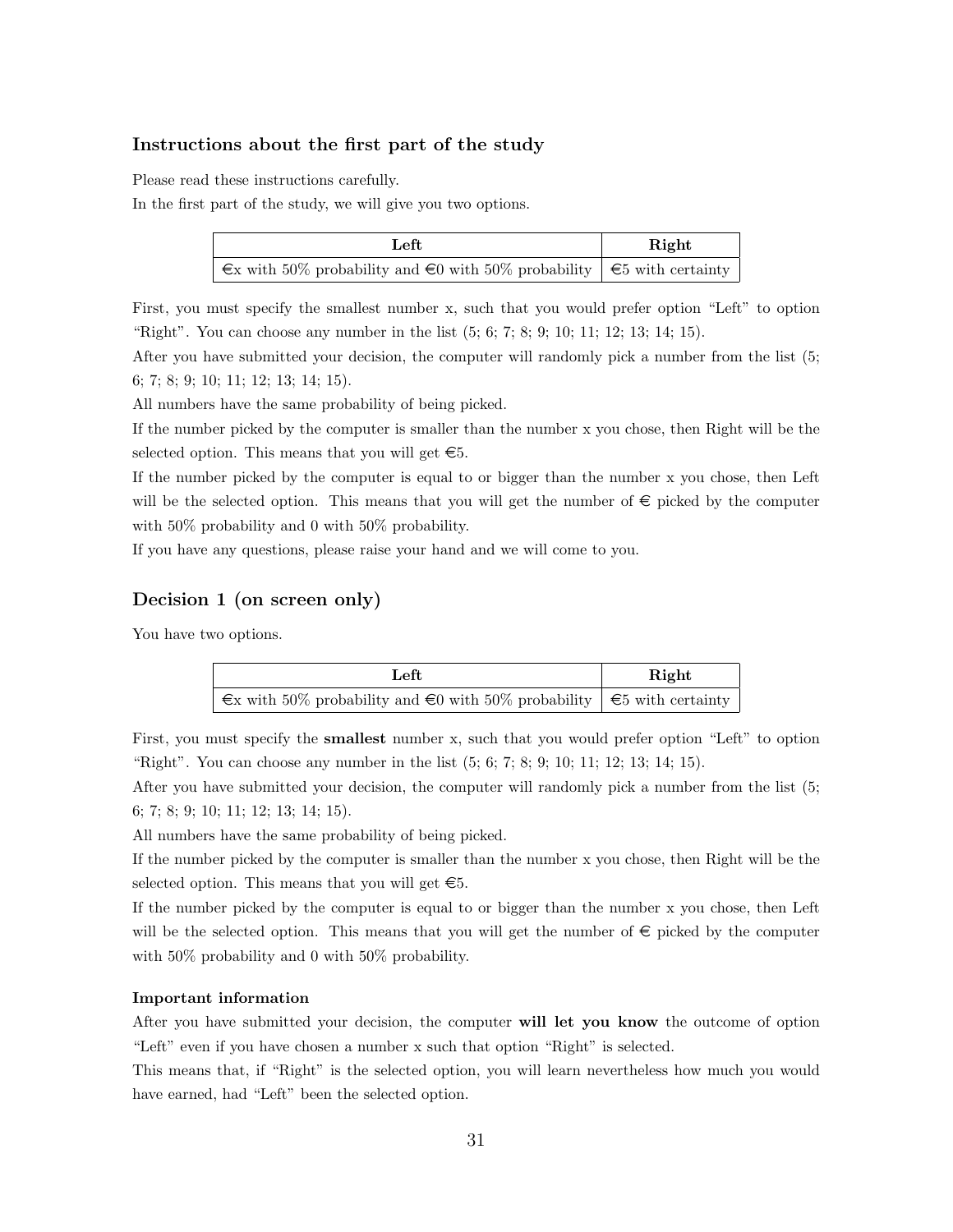### Decision 2 (on screen only)

You face the same decision as before.

| Left                                                                                   | Right |  |
|----------------------------------------------------------------------------------------|-------|--|
| $\infty$ with 50% probability and $\infty$ with 50% probability $\in$ 5 with certainty |       |  |

First, you must specify the smallest number x, such that you would prefer option "Left" to option "Right". You can choose any number in the list (5; 6; 7; 8; 9; 10; 11; 12; 13; 14; 15).

After you have submitted your decision, the computer will randomly pick a number from the list (5; 6; 7; 8; 9; 10; 11; 12; 13; 14; 15).

All numbers have the same probability of being picked.

If the number picked by the computer is smaller than the number x you chose, then Right will be the selected option. This means that you will get  $\epsilon$ 5.

If the number picked by the computer is equal to or bigger than the number x you chose, then Left will be the selected option. This means that you will get the number of  $\epsilon$  picked by the computer with 50% probability and 0 with 50% probability.

The only difference is the following. After you have submitted your decision, the computer will **NOT** let you know the outcome of option "Left" if you have chosen a number x such that option "Right" is selected.

This means that, if "Right" is the selected option, you will NOT learn how much you would have earned, had "Left" been the selected option.

#### Instructions about decisions 3, 4, 5 and 6

Please read these instructions carefully.

Before each of the next four decisions, you will be randomly assigned to another participant.

In this lab, there are 3 potential participants who can be randomly assigned to you.

At no time will you find out the identity of the other participant.

If you have any questions, please raise your hand and we will come to you.

#### Decision 3 (on screen only)

You are randomly paired with another participant. Each of you faces the same decision as before. First, you must specify the smallest number x, such that you would prefer option "Left" to option "Right". You can choose any number in the list (5; 6; 7; 8; 9; 10; 11; 12; 13; 14; 15).

After you have submitted your decision, the computer will randomly pick a number from the list (5; 6; 7; 8; 9; 10; 11; 12; 13; 14; 15).

All numbers have the same probability of being picked.

If the number picked by the computer is smaller than the number x you chose, then Right will be the selected option. This means that you will get  $\epsilon$ 5.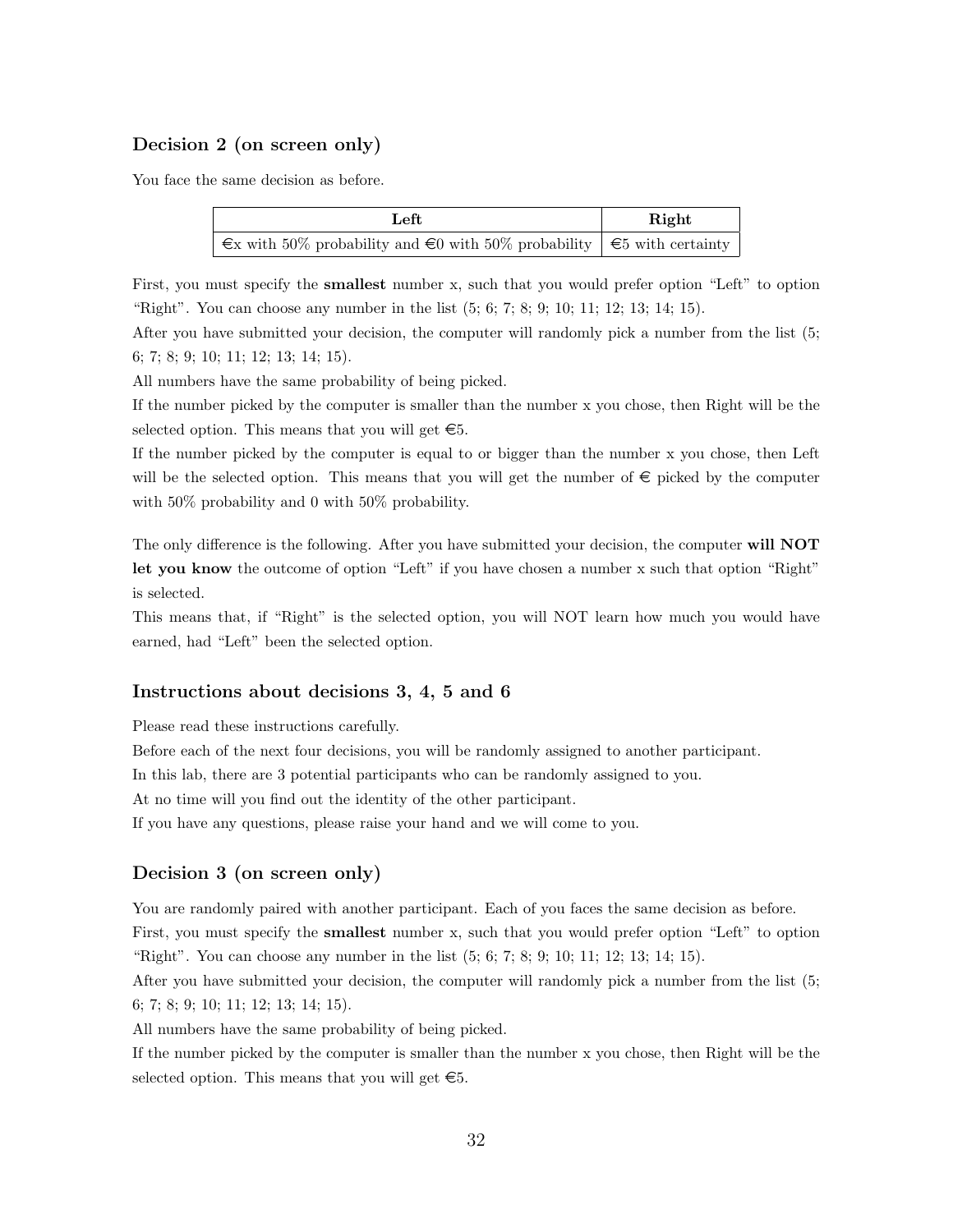If the number picked by the computer is equal to or bigger than the number x you chose, then Left will be the selected option. This means that you will get the number of  $\epsilon$  picked by the computer with 50% probability and 0 with 50% probability.

The only difference is the following. If you have chosen a number x such that option "Left" is selected, you always know the outcome of option "Left".

If you have chosen a number x such that option "Right" is selected, the computer will inform you about the outcome of option "Left" only if "Left" is the selected option for your partner. This means that, if "Left" is the selected option for your partner, you will learn nevertheless (as in Decision 1) how much you would have earned, had "Left" been the selected option. If "Right" is the selected option for your partner, you will NOT learn (as in Decision 2) how much you would have earned, had "Left" been the selected option.

#### Instructions about the second part of the study

Please read these instructions carefully.

In the second part of the study, we will give you two options.

| Left                                                                                          | Right |
|-----------------------------------------------------------------------------------------------|-------|
| $\in$ "a number" with 50% probability and $\in$ 0 with 50% probability $\in$ 5 with certainty |       |

Unlike in the previous part of the study, we will now give you a number.

So instead of choosing a number, you will choose either Left or Right.

If you have chosen option "Left", you will always know the outcome of option "Left".

If you have chosen option "Right", the computer will inform you about the outcome of option "Right" only if your partner has chosen "Right".

This means that if you have selected option "Right" and your partner option "Left", you still learn (as in decision 1) how much you would have earned if you had chosen option "Left". If you and your partner have chosen "Right", you will NOT learn (as in decision 2) how much you would have earned if you had chosen "Left".

If you have any questions, please raise your hand and we will come to you.

#### Decision 4 (on screen only)

You are now paired with another participant. This participant could be either the same as before or a different one.

| Left                                                                                                 | Right |
|------------------------------------------------------------------------------------------------------|-------|
| $\infty$ chosen in D1-2 with 50% probability and $\in$ 0 with 50% probability $\in$ 5 with certainty |       |

If you have chosen option "Left", you will always know the outcome of option "Left".

If you have chosen option "Right", the computer will inform you about the outcome of option "Left" only if your partner has chosen option "Left".